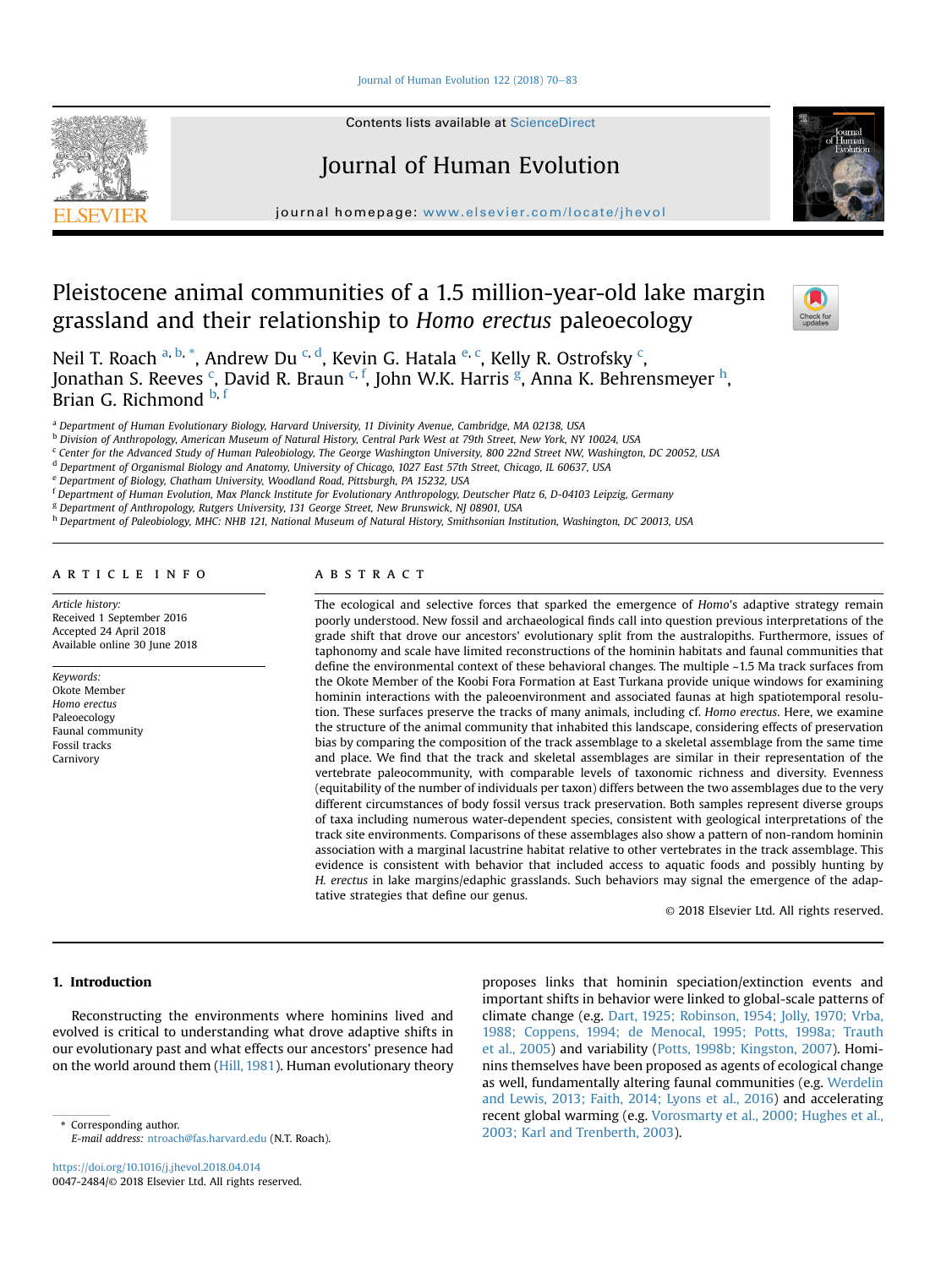What drove the evolutionary origin of our own genus, Homo, and what the impacts of this emergence were, remain central questions in paleoanthropology (e.g. [Wood, 1992; Wood and](#page-13-0) [Collard, 1999; Anton et al., 2014](#page-13-0)). Early definitions of Homo focused largely on increased brain size and the appearance of stone tools [\(Le Gros Clark, 1955; Leakey et al., 1964\)](#page-12-0), suggesting that our ancestors were intensively processing resources within their environment and possibly relying on meat ([DeVore and Lee, 1968\)](#page-11-0). However, recent discoveries have shown that not all members of our genus were large-brained ([Brown et al., 2004; Potts et al., 2004;](#page-11-0) [Spoor et al., 2007; Lordkipanidze et al., 2013](#page-11-0)) and that tool use significantly predates the earliest fossils attributed to Homo ([McPherron et al., 2010; Harmand et al., 2015\)](#page-12-0). In the face of this eroding definition, newer theories have suggested that the adaptive suite that defines our genus includes other methods of more effectively extracting resources from the environment, including changes related to energy allocation ([Aiello and Wheeler, 1995;](#page-10-0) [Pontzer, 2012; Pontzer et al., 2016\)](#page-10-0), cooking [\(Wrangham et al.,](#page-13-0) [1999; Wrangham and Conklin-Brittain, 2003; Carmody and](#page-13-0) [Wrangham, 2009](#page-13-0)) and hunting behavior [\(Bramble and Lieberman,](#page-11-0) [2004; Roach et al., 2013; Merritt, 2016\)](#page-11-0), as well as shifts in social structure [\(Wrangham et al., 1999](#page-13-0)), cooperation ([Anton et al., 2014\)](#page-10-0) and land use ([Roach et al. 2013, 2016\)](#page-12-0). Each of these hypotheses concerns aspects of the paleobiology of Homo that are intricately tied to the environment, and evaluating these theories hinges upon improved understanding of the paleoecological context of early Homo.

Given the importance of paleoecology for addressing these competing evolutionary models, it is not surprising that the last two decades have been marked by the development and application of important new methods (e.g. isotopic geochemistry, dental microwear analyses and ecomorphology). However, these new techniques have often revealed additional variability and complexity in the data used to reconstruct paleoenvironments. Quantitative data generated by these methods frequently resist easy classification into archetypal habitat categories (e.g. grasslands, woodlands, bushlands). For example, many fossil hominin sites have evidence of multiple habitat categories and are frequently termed "mixed habitats" (e.g. [Plummer and Bishop,](#page-12-0) [1994; Leakey et al., 2001; Bobe, 2006; Kingston, 2007\)](#page-12-0). While this "mosaic" characterization of paleohabitats may represent true vegetation patchiness at a single time period, it can also represent a palimpsest of shifting environments at one site over time or differences in time and spatial scale between methodologies. Intersite comparisons are also complicated by differing depositional regimes and post-depositional processes. Furthermore, regional responses to global climate trends can vary between contemporaneous sites within the same rift system (e.g. [Kingston et al., 1994;](#page-11-0) [Kingston, 2007; Cerling et al., 2011; Levin, 2015\)](#page-11-0). These different signals recorded at different scales and using different methods result in continuing debates about how to reconstruct hominin habitats.

The ~1.5 Ma fossil track assemblage from near the town of Ileret in northwestern Kenya preserves snapshots of hominin behavior and habitat use that are uniquely resolved in time and space ([Bennett et al., 2009; Hatala et al., 2016, 2017; Roach et al., 2016\)](#page-11-0). These trackways contain 97 hominin footprints, tentatively attributed to cf. Homo erectus based on their large size, modern foot morphology, gait parameters and putative group structure (attribution discussed at length in [Bennett et al., \[2009\], Hatala et al.,](#page-11-0) [\[2016\]](#page-11-0)). In addition to the many hominin tracks recovered, these ancient land surfaces also record the presence and movement of many other animals near the Pleistocene lakeshore in successive stratigraphic units. Because these track surfaces are found within Okote Member deposits that also preserve geological information

about the paleoenvironment and skeletal and dental fossils spanning ~20 ka ([Roach et al., 2016](#page-12-0)), we have the opportunity to compare different samples of the vertebrate paleocommunity and also to examine how differences in temporal scale affect paleoecological interpretations of the animal community.

It is unusual for paleocommunity reconstruction to be based on both tracks (ichnofossils) and skeletal fossils [\(Krapovickas et al.,](#page-11-0) [2009\)](#page-11-0), as these are rarely found in the same strata. Here, our primary objective is to combine community-based approaches (e.g. [Fleming, 1973; Andrews et al., 1979; Van Couvering, 1980; Damuth,](#page-11-0) [1982; Reed, 1998; Andrews and Humphrey, 1999; Kovarovic et al.,](#page-11-0) [2002\)](#page-11-0) with neoecological metrics to reconstruct the faunal community that included the cf. H. erectus track makers. Using quantitative measures of diversity, richness and evenness for the trace and skeletal fossil assemblages from the same narrow time interval, we statistically test how this fossil community differs at different scales. We then assess the unique information provided at each scale against various taphonomic and spatiotemporal biases. Through this process, the examination of biasing factors in the two assemblages allows underlying real differences in community structure to emerge. All data and bias information are then incorporated into our reconstruction of the paleoenvironment at this important time.

A unique aspect of the two Okote Member faunal data sets presented here is that aspects of animal behavior can also differentially bias one data set over the other. This gives us the opportunity to assess some aspects of hominin land use in a way that was not possible previously. Further, the unusually short temporal scale of each trackway surface in the footprint assemblage also helps connect the fossil record to modern ecological studies and theory. This is especially valuable given that most theorized human behavioral adaptations occur within hominin individuals' life spans (e.g. hunting and tool-making) and not the thousands of years represented by most paleoecological proxies (e.g. isotopic analyses of dental remains). We conclude our study by combining our own data with the current literature to propose a model for early H. erectus paleobiology.

## 1.1. Hypotheses

Reconstructing the faunal community that existed in East Turkana at the time of the putative H. erectus footprint makers requires an understanding of how the track and skeletal fossil assemblages sampled the original community. Here, we provide descriptive and statistical assessments of community structure and the taphonomic, behavioral and ecological biases that affect both data sets. With these comparisons we assume that the skeletal fossil assemblage generally represents the original presence and frequency of taxa within the Pleistocene faunal community ([Western](#page-13-0) and Behrensmeyer,  $2009$  – their study compares surface bone in a modern ecosystem and does not include taphonomic processes post burial). The primary null hypothesis  $(H_0)$  of our comparisons is that the track and skeletal assemblages will not differ in community structure or be differentially affected by bias-inducing processes. These two data sources have been differently sampled, and it is clear that the fossil track assemblage has lower levels of temporal and spatial averaging than the bone assemblage ([Roach et al.,](#page-12-0) [2016\)](#page-12-0). Each track surface represents a very short-term snapshot of the fauna in a small area, although the combined sample of all of these surfaces extends over ~20 ka and they are distributed over a total area of  $\sim$ 1 km<sup>2</sup>. The skeletal samples are time-averaged over  $\sim$ 20 ka and were recorded over approximately the same area. Support for  $H_0$  would imply that either the more finely resolved footprint assemblage or the time-averaged faunal sample is a random subset of the other assemblage. However, we anticipate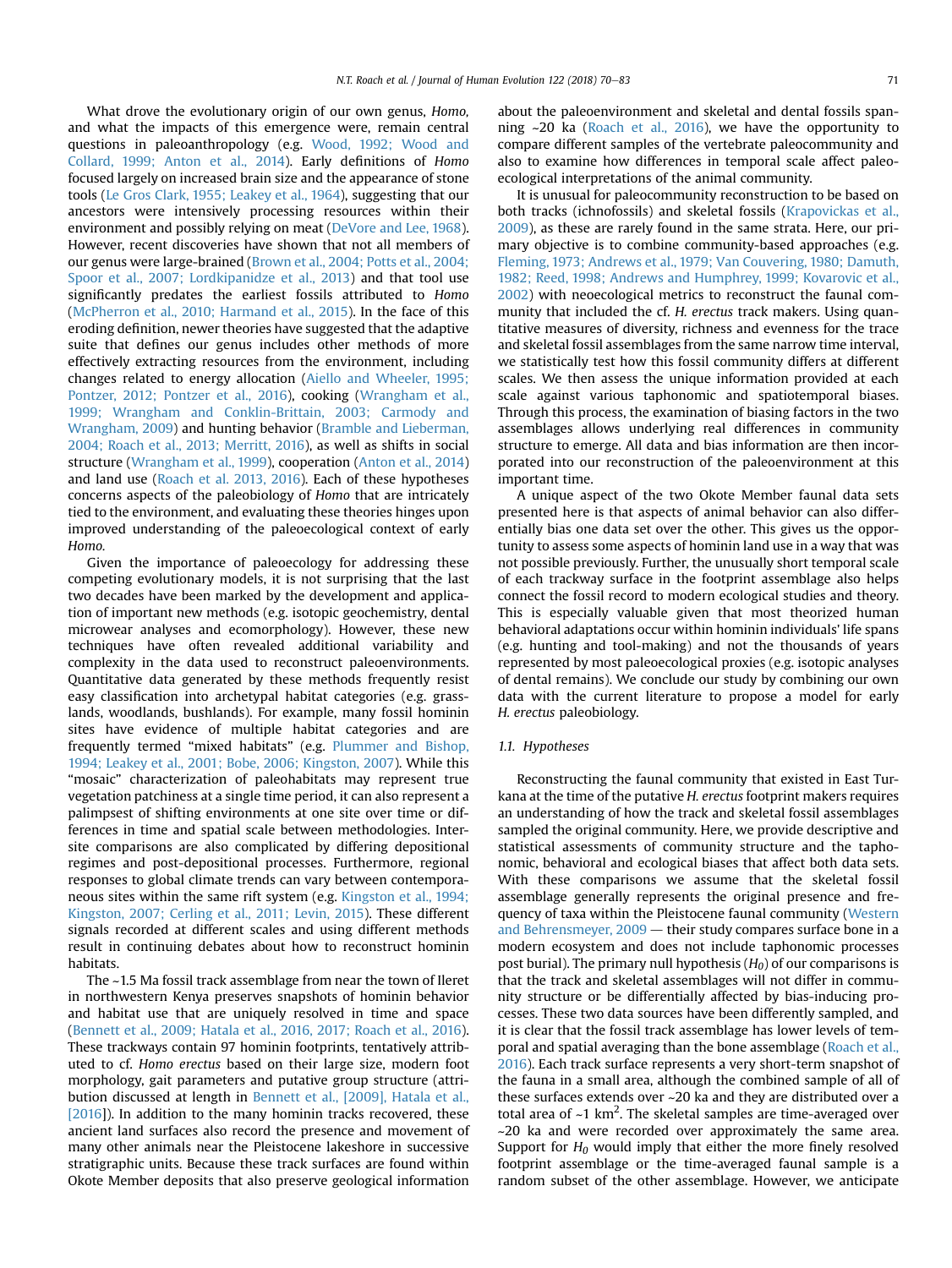that taphonomic processes affected the two assemblages differently. For instance, there is a size bias against the preservation of smaller mammals in the skeletal record, and it also represents a wider range of depositional circumstances (such as deltaic plain, distributary channel and lake margin) than in the trackways. Accordingly, our secondary null  $(H<sub>0</sub>)$  posits that differences between the track and skeletal assemblages will result from sampling or preservation bias and not differences in the underlying animal community. We propose that data that violate both null hypotheses represent true ecological differences particular to the lake margin habitat where the footprints were deposited.

## 2. Materials and methods

# 2.1. Data sources

The track assemblage analyzed here is composed of two different data sets: 1) four large targeted excavations, and 2) 20 1  $m<sup>2</sup>$  random test squares (Fig. 1). The targeted excavations, conducted between 2006 and 2014, uncovered large track surfaces where hominin tracks (or other tracks of interest) had been discovered ([Bennett et al., 2009; Hatala et al., 2016, 2017; Roach](#page-11-0) [et al., 2016](#page-11-0)). These sites are tightly time bracketed within the



Figure 1. Location of the Ileret fossil trackway sites. The fossil tracks are located in northwestern Kenya, along the east side of Lake Turkana, approximately 5 km east of the town of Ileret. All track surfaces in this study occur within the Okote Member of the Koobi Fora Formation and are dated to between 1.51 and 1.53 million years ago ([Brown et al., 2006;](#page-11-0) [McDougall and Brown, 2006; Bennett et al., 2009](#page-11-0)). In the bottom panel, hominin track localities are shown with black stars and other track-bearing test excavations are shown with red dots. Skeletal fossils were collected from the same general area as the track sites. (For interpretation of the references to color in this figure legend, the reader is referred to the Web version of this article.)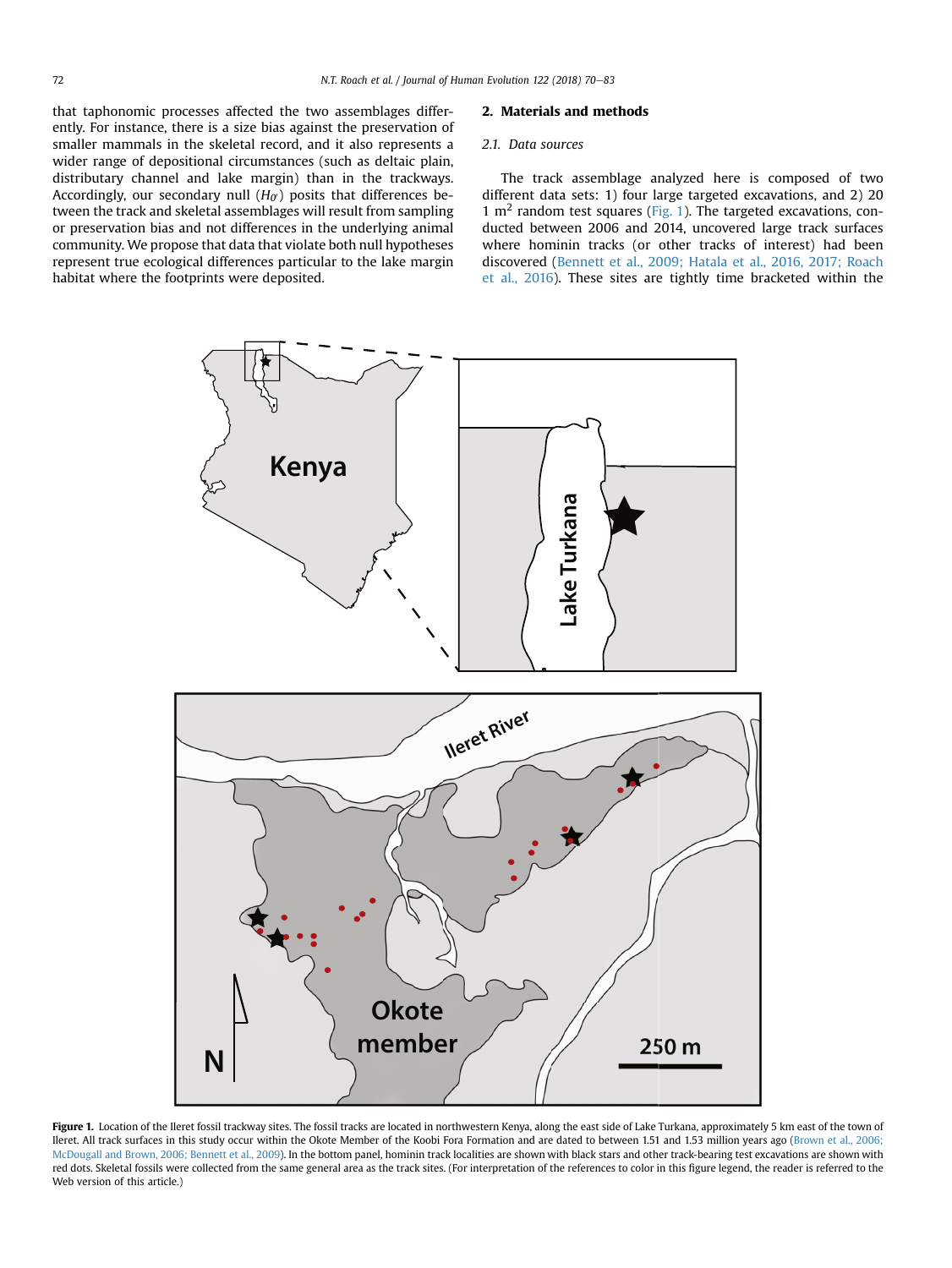Ileret Tuff complex (ITC) to  $1.51-1.53$  Ma. The largest of these sites, FwJj14E (referred to throughout as 14E), contains a total of 54  $m<sup>2</sup>$ of exposed track surface and accounts for nearly 75% of all hominin tracks recovered. The three other targeted excavations exposed a combined 40  $m^2$  of outcrop. Given the outsized importance of 14E in behavioral and habitat reconstructions, as well as the potential for this single site to significantly skew our animal community reconstructions simply due to its size, we also conducted all analyses in parallel with 14E removed. The random test surveys, conducted in 2014, were a series of twenty 1  $m<sup>2</sup>$ excavations from the same survey areas (1A and 3) within the ITC ([Roach et al., 2016](#page-12-0)). The locations of these test squares were randomly chosen and surveyed for any identifiable animal tracks. If a track was found within 50 m of the randomly selected GPS locale, a test square was gridded and excavated and all tracks were recorded.

Tracks were included in the data set analyzed here if they were deemed identifiable to a broad taxonomic category. Some classifications are more precise than others. For example, while artiodactyl tracks are easy to identify as such, separating bovid from suid was often not possible in deep or distorted tracks, so we conservatively chose to use a combined bovid/suid category for classification. It should be noted that this mixing of different hierarchical classification levels will up-weight the contributions of some taxa in our analyses (e.g. Reptilia lumps lower taxonomic categories) while down-weighting others (e.g. Artiodactyla is split into Families). While the use of low taxonomic resolution limits our ability to detect within-family differences between the data sets, it does give us confidence that those detected differences between the track and skeletal assemblages are meaningful.

## 2.2. Overview of analysis

To address how representative the track assemblage is of the overall faunal community, we compare the track data to a skeletal fossil assemblage collected from the same square kilometer of Area 1A within the ITC, making both data sets of comparable spatial scale. This bone assemblage was recorded in 1979 by AKB using standardized surface surveys ("bone walks"), where subsections of Area 1A ITC outcrop were visually surveyed and all identifiable surface fossils were recorded [\(Behrensmeyer, 1985; Roach et al.,](#page-10-0) [2016\)](#page-10-0). For quantitative analyses, all skeletal data were collapsed into the same broader taxonomic categories used for the track assemblage. This effectively removes issues of taxonomic scale between the data sets. Only fish in the skeletal sample were excluded, as they do not leave trace fossils in the same manner as the tetrapods that comprise the rest of the data set.

All descriptive and statistical analyses use the estimated minimum number of individuals (MNI) present in the skeletal assemblage and on each track surface. Skeletal assemblage MNIs were estimated by aggregating elements (by taxa and age) from the same exposed stratigraphic interval and across several meters laterally. All bones conceivably belonging to a single individual were then lumped into one record in the data set. Given the limited extent of the bone walks, this method was employed to account for both the lateral dispersal of bones as well as recent movement due to erosion. Typical element counts used to estimate MNI obviously are not possible for fossil tracks. Accordingly, we tested various methods for discounting multiple track records from single individuals (e.g. parsimoniously attributing tracks reflecting the same body mass to the same individual, and discounting "extra" tracks based on the number of print-making limbs). However, we were not satisfied that these corrections were adequately accounting for the structure of the trackways without introducing additional sources of bias. We settled on a method of assigning tracks as repeated records of single individuals when size and directionality were consistent with an individual walking (Fig. 2). This allowed for the inclusion of multiple tracks per individual and also provided an estimate of gait structure. However, this method cannot account for the possibility of an individual crossing a track surface more than once. While we view this possibility as unlikely due to the limited spatial extent and short amount of time represented by the trackways [\(Roach et al., 2016](#page-12-0)), it remains a potential source of error. Furthermore, the possibility of crossing a track surface more than once would not be limited to any particular taxon. It should also be noted that each track excavation occurs in localized sedimentary layers, most of which are at different stratigraphic levels within the ITC, and thus each is assumed to represent a different period of time with unique individuals moving across discrete land surfaces.

All statistical analyses were conducted using R software, v. 2.15.2 ([R Core Team, 2013](#page-12-0)).

## 2.3. Community structure (alpha diversity metrics)

Our goal is to compare the faunal composition in two very different samples of the ITC vertebrate paleocommunity. At the most basic level, a faunal community can be described in terms of taxonomic richness and evenness. Richness is the number of taxa present, while evenness compares the number of individuals per taxonomic category in the assemblage ([Faith and Du, 2017\)](#page-11-0). A



Figure 2. Estimating minimum number of individuals (MNI) for trackways. Color-coding of potential single bovid/suid individuals is shown for representative 1 m<sup>2</sup> test excavations. Tracks are estimated to represent a single individual if their size and orientation could be consistent with the path of a single animal across the land surface at a single point in time. Site name and backwall orientation are shown below the figures. Note: MNI information is only shown for bovid/suid tracks and not for other taxa. (For interpretation of the references to color in this figure legend, the reader is referred to the Web version of this article.)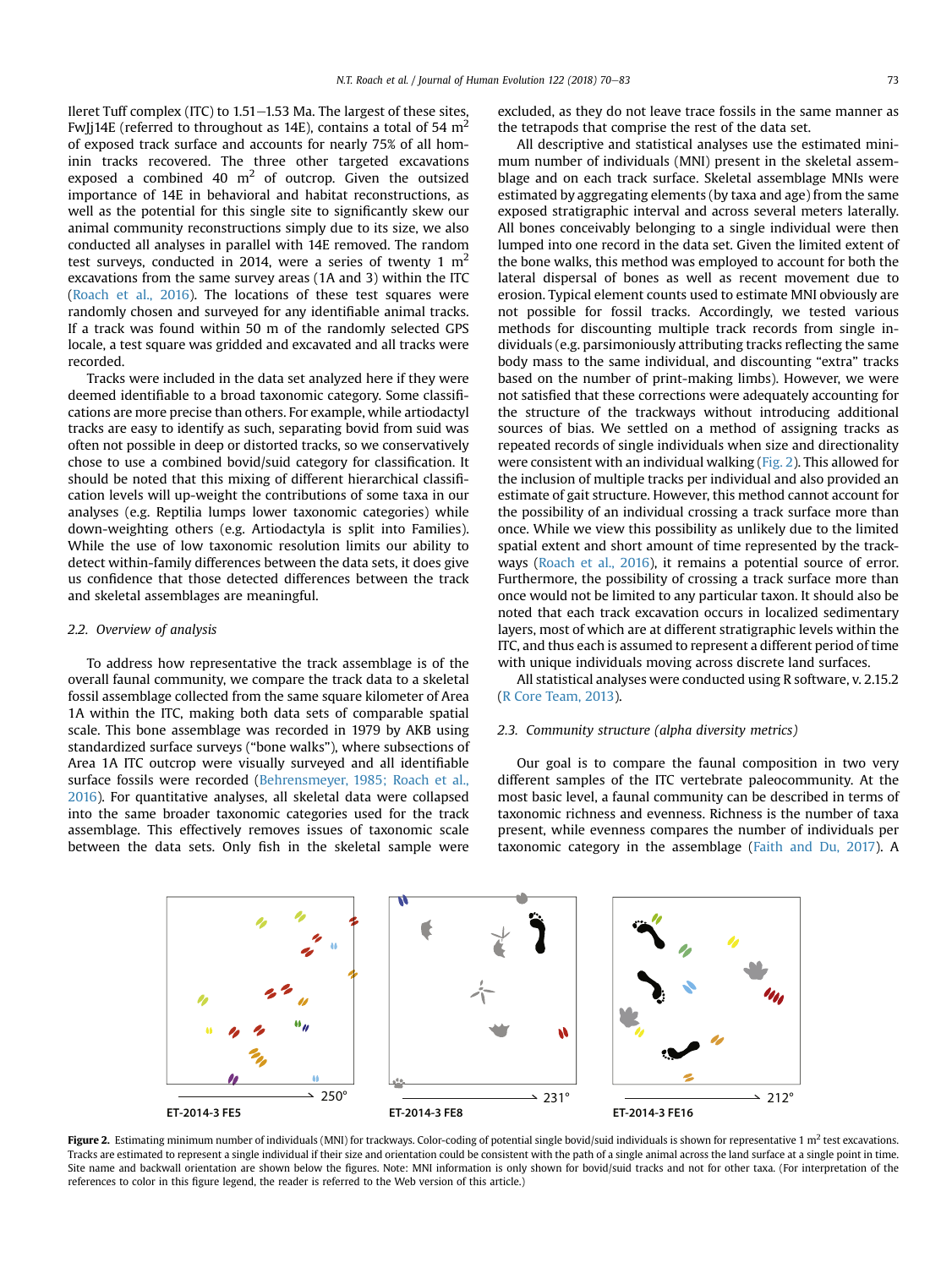perfectly even community will have its individuals distributed uniformly across all taxa (i.e. all taxa have the same number of individuals). One problem with richness measures is that they are known to be highly correlated with sample size [\(Hurlbert, 1971;](#page-11-0) [Gotelli and Colwell, 2001](#page-11-0)). Diversity estimates, which incorporate information from both richness and evenness, are similarly affected by the number of individuals in the sample [\(Magurran, 2004\)](#page-12-0). Comparing measures of evenness or estimates of diversity between sites or data sources that differ in sampling effort or sample size can be especially problematic.

This problem has been resolved for evenness measures by calculating the probability of interspecific encounter or PIE ([Hurlbert, 1971\)](#page-11-0). The PIE ([Appendix 1,](#page-10-0) Equation [Eq.] A.1) avoids sample size effects because it is an unbiased measure that calculates the likelihood that any two individuals extracted from a sample represent different taxa (1 is the highest evenness attainable, while 0 is the lowest). We bootstrap the calculation of this measure 1000 times to establish 95% confidence intervals.

Sampling intensity bias, which may affect comparison of richness and diversity, is often addressed by "rarefying" the community with the larger sample down to the number of individuals present in the smaller community ([Sanders, 1968; Hurlbert, 1971;](#page-12-0) [Simberloff, 1972; Gotelli and Colwell, 2001](#page-12-0)). However, the ratio of richness between rarefied communities will depend on the arbitrary number of individuals to which it is down-sampled. This means that one can conclude, at most, that one community is larger than the other, and this method does not measure the magnitude of the differences [\(Alroy, 2010; Jost, 2010; Chao and Jost, 2012\)](#page-10-0). To avoid this, we have chosen to use a rarefaction method based on sample coverage and not on the number of individuals. To do this, we first estimate coverage [\(Good, 1953; Chao and Jost, 2012\)](#page-11-0), which is a measure of sample completeness ([Appendix 1,](#page-10-0) Eq. (A.2)). This is calculated as the proportion of individuals in the total, unseen sample that are represented by the taxa within the observed sample (1 representing complete coverage, 0 being no coverage). We then rarefied all samples to the lowest coverage estimate in the three candidate communities (All tracks, Tracks without 14E, and Body fossils).

To calculate richness and diversity, we used a method that leverages the effective number of taxa (Hill number) in each rarefied data set, which is the number of equally abundant taxa needed to recover the same value of diversity ([MacArthur, 1965; Hill, 1973;](#page-12-0) [Jost, 2006\)](#page-12-0). Higher order Hill numbers (q) yield an increased focus on more dominant species in a community. Furthermore, higher order Hill numbers will be less affected by sampling bias because rare species (or rare higher taxa), which are less likely to be recovered in small samples, are down-weighted. Diversity estimates with a Hill number  $q = 0$  do not include abundance information, considering common and rare taxa equally. This measure is simply rarefied taxonomic richness. Hill number  $q = 1$  is Shannon diversity, which weights species in accordance with their abundance. Hill number  $q = 2$  is Simpson diversity, which up-weighs common species. Using a bootstrap method with 1000 iterations ([Chao et al., 2014\)](#page-11-0), we calculate rarefied diversity estimates and 95% confidence intervals for Hill number orders  $q = 0.1,2$  ([Appendix 1,](#page-10-0) Eq. (A.3)).

### 2.4. Community similarity (beta diversity metrics)

Beyond comparisons of community structure, we also directly measure how different the skeletal and track communities are in their composition. The Dice pairwise dissimilarity index is the simplest statistic for comparing the similarity of these two assemblages and is interpreted as the average proportion of a sample that is not shared with another ([Dice, 1945; Sorensen, 1948\)](#page-11-0). This ratio is calculated using the presence/absence of taxa within each community [\(Appendix 2](#page-10-0), Eq. (B.1)). A  $\beta_{dice}$  value of 1 represents two communities that share no taxa in common, whereas 0 indicates identical communities. The Dice index can be additively partitioned into turnover and nestedness components ([Baselga, 2010](#page-10-0)). Turnover is defined as the replacement of taxa when comparing one community to another. It is calculated as ratio of unique to total taxa in the less-rich community and is defined using the same variables as the Dice index ([Appendix 2](#page-10-0), Eq. (B.2)). Nestedness represents differences between the assemblages resulting from the smaller assemblage being a subsample of the larger community ([Appendix 2](#page-10-0), Eq. (B.3)). We parsimoniously attribute to nestedness all differences that result from taphonomic and sampling processes. Therefore, if we have two identical communities and taphonomic and sampling processes remove taxa from one of these, the altered community should be a perfect subset of the unaltered one.

While these measures derived from the Dice index are useful for identifying differences between the skeletal and track assemblages, they rely solely on presence/absence data with no accounting for differences in abundance. To account for these differences, we also calculate the Horn measure of overlap and the Morisita-Horn index ([Horn, 1966\)](#page-11-0). Paralleling the weighting of abundance using Hill numbers, the Dice index weighs rare and common species equally, the Horn measure of overlap ([Appendix 2](#page-10-0), Eq. (B.4)) weighs species in accordance with their abundance and the Morisita-Horn index ([Appendix 2,](#page-10-0) Eq. (B.5)) up-weighs common species. These measures have been mathematically linked to richness ( $q = 0$ ), Shannon diversity ( $q = 1$ ) and Simpson diversity ( $q = 2$ ) respectively [\(Jost,](#page-11-0) [2006](#page-11-0)).

When used to compare communities, these metrics are known to be affected by difference in sample size and alpha diversity ([Chase et al., 2011\)](#page-11-0). Therefore, we calculated the ratio of the observed metric between the two assemblages to the expected value if both communities sampled the same taxonomic pool (as a standardization factor). The expected metric was calculated using Monte Carlo methods, where both assemblages were pooled and 1000 random draws were taken with replacement according to the sample size of each assemblage (thereby holding differences in sample size and richness constant). The relevant measure was calculated for each of the 1000 pairwise simulated communities, the median of which was taken as the expected value. This method only measures turnover, with nestedness disregarded and attributed to sampling or taphonomic bias. Here a dissimilarity value of 1 again represents two communities that share no taxa in common, whereas 0 indicates perfectly nested communities.

## 2.5. Spatial patterning in the trackway community

Spatial clustering of taxa and taxic diversity among the twenty discrete random track sites may represent patterns of taphonomic bias across sites or potentially real differences in habitat usage patterns on a small spatial scale. To assess any potential spatial patterning within the track assemblage, we calculate the locational quotient (LQ) for each taxon at each site [\(Haig, 1926; Kalkhan,](#page-11-0) [2011\)](#page-11-0). This ratio essentially compares the relative concentration of individuals from a certain taxon on the local scale to the prevalence of individuals from that same taxon on the global scale of the whole sample ([Appendix 3](#page-10-0), Eq. (C.1)). An LQ value of 1 indicates comparable representation of a taxon on both the local and global scale. LQ values below 1 show an underrepresentation of a certain group on the local scale compared to their prevalence in the overall faunal community, while values above 1 indicate an overrepresentation. It is worth noting that this ratio is highly sensitive to the presence of rare taxa. Data were then grouped by locality,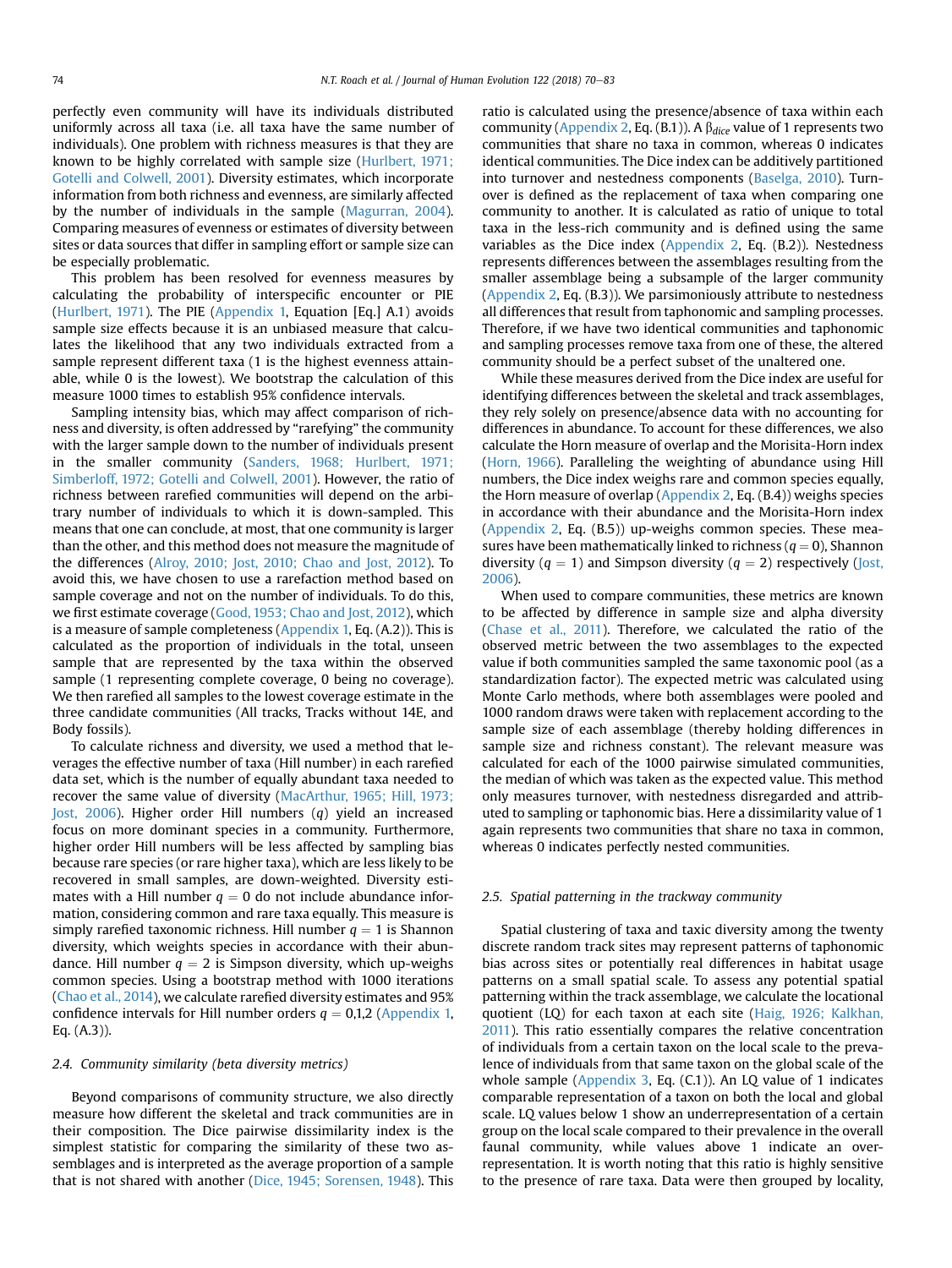<span id="page-5-0"></span>GPS coordinates or specific taxon representation for statistical analysis.

# 3. Results

The skeletal assemblage of 105 elements found within the ITC in Area 1A is estimated to represent a total of 81 individuals, while the 480 fossil tracks recovered from the same locale are estimated to have been made by 262 individuals (Table 1). The large size of the track assemblages is reflected in both higher abundance and raw richness than the body fossil assemblage (Fig. 3). However, when examined independently of sampling effort, the skeletal assem-blage is more even [\(Fig. 4](#page-6-0)). Statistical comparison of the skeletal and track assemblages shows a significant difference in community structure (Fisher's exact – Monte Carlo,  $0.0005 > p > 0.0001$ ). The fact that excluding of the largest excavated site, FwJj14E, from the track sample does not significantly alter the skeletal/track comparisons (Fisher's exact – Monte Carlo,  $0.0005 > p > 0.0001$ ) or the probability of interspecific encounter suggests a similar compositional structure for all track sites. Further, a comparison of the track assemblage MNIs with and without 14E shows no difference in community structure when this site is removed (Fisher's exact  $-$ Monte Carlo,  $0.987 > p > 0.985$ ).

Although there are large differences between MNI estimates for the skeletal and track assemblages, coverage estimates show both datasets are comparable and near complete at the chosen taxonomic resolution (all tracks  $\hat{C} = 0.985$ , tracks without 14E  $\hat{\mathcal{C}} = 0.986$ , body fossils  $\hat{\mathcal{C}} = 0.963$ ). To enable valid statistical comparison between data sets, all samples were rarefied down to the lowest coverage (0.96) resulting in reduced MNIs (all tracks  $MNI<sub>R</sub> = 62$ , tracks without 14E  $MNI<sub>R</sub> = 66$ , body fossils  $MNI<sub>R</sub> = 42$ ). Coverage-adjusted richness is slightly lower on average in the skeletal assemblage than for the track assemblage, but not significantly so when accounting for the bootstrapped confidence intervals [\(Fig. 5](#page-6-0), [Table 2](#page-6-0)). However, when abundance is taken into account, the bone sample shows significantly higher diversity (by 1.5 fold). This higher diversity in the skeletal assemblage is even more pronounced (by 1.7 fold) when common species are upweighted ([Fig. 5](#page-6-0), [Table 2](#page-6-0)). The skeletal assemblage's increased diversity is likely driven by its being more even, thus sampling more taxa per individual than the more skewed track data sets.

Direct comparisons between the skeletal and track assemblages show most taxa are shared between the two data sets ( $\beta_{\text{dice}}$ ) with approximately one third of the taxa being unique to one assemblage or the other [\(Table 3\)](#page-6-0). Both turnover and nestedness contribute fairly equally to the overall dissimilarity of the assemblages, with a slightly larger contribution from nestedness. Given



Figure 3. Rank-abundance for track and skeletal assemblages. Taxa are rank ordered in terms of abundance and plotted in descending order (Data from Table 1). Body fossils show overall lower richness (fewer taxa, resulting in a shorter curve along the x-axis). Evenness (based on the slope of each curve) is variable.

that nearly all taxa within the body fossil sample (except giraffids) are a subset of the taxa found in the track sample, it is not surprising that this data set is highly nested. Thus, while some of the dissimilarity can be accounted for by nestedness, sampling and taphonomic biases, there is still some degree of turnover present, possibly reflecting real compositional differences. Sample sizeadjusted dissimilarity values are also quite low suggesting high nestedness or compositional similarity between the skeletal and track assemblages (All tracks versus Body fossils  $-$  Dice  $=$  0.167, Horn  $= 0.239$ , Morisita-Horn  $= 0.167$ ; Tracks without 14E versus Body fossils  $-$  Dice  $= 0.143$ , Horn  $= 0.229$ , Morisita-Horn  $= 0.169$ ). Dissimilarity shows a small increase when directly accounting for abundance, although this dissimilarity decreases again when looking at only the most common taxa (i.e., using the Morisita-Horn dissimilarity; [Fig. 6](#page-7-0)).

Spatial analyses show no East-West patterning of any taxon when track sites are grouped by GPS easting coordinates (Mann-Whitney; U range 41–55; p range 0.34–1). This lack of patterning for aquatic taxa is consistent with a deltaic, lake margin zone that fluctuated in position over the ~20 ka years of discontinuous track surface deposition. At the two largest sites  $(14E -$ 54 m<sup>2</sup> and FE3 – 18 m<sup>2</sup>) where hominin tracks and individuals are more abundant relative to the overall assemblage (hominin  $LQ > 1$ ), the mean LQ of all non-hominin taxa is half that of sites where hominin tracks are underrepresented relative to those of other taxa (Friedman;  $x^2 = 4$   $p = 0.046$ ). This suggests that extending excavations generally increases the number of tracks found but will not significantly increase taxic diversity. This is consistent with the

Table 1

Number of identified specimens (NISP) and the minimum number of individuals (MNI) for the track and body fossil assemblages (percentages in parentheses).

|                 | <b>NISP</b> |                    |                |              | <b>MNI</b>               |                    |                |              |
|-----------------|-------------|--------------------|----------------|--------------|--------------------------|--------------------|----------------|--------------|
|                 | All tracks  | Tracks without 14E | Random squares | Body fossils | All tracks               | Tracks without 14E | Random squares | Body fossils |
| Aves            | 29(6)       | 29(8.6)            | 10(4.9)        |              | 14(5.3)                  | 14(6.7)            | 6(4.4)         |              |
| Bovidae/Suidae  | 325 (67.7)  | 264 (73.3)         | 176 (85.9)     | 42 (40)      | 195 (74.4)               | 161 (76.7)         | 115(85.2)      | 40(49.4)     |
| Carnivora       | 1(0.2)      | 1(0.3)             | 1(0.5)         |              | 1(0.4)                   | 1(0.5)             | 1(0.7)         |              |
| Cercopithecidae | 1(0.2)      | 1(0.3)             |                | 1(1)         | 1(0.4)                   | 1(0.5)             |                | 1(1.2)       |
| Equidae         | 2(0.4)      | 2(0.6)             | 2(1)           |              | 2(0.8)                   | 2(1)               | 2(1.5)         |              |
| Giraffidae      |             |                    |                | 1(1)         | $\overline{\phantom{0}}$ |                    |                | 1(1.2)       |
| Hippopotamidae  | 13(2.7)     | 4(1.2)             | 4(2)           | 15 (14.3)    | 7(2.7)                   | 4(1.9)             | 4(3)           | 12(14.8)     |
| Hominin         | 97(20.2)    | 29(8.6)            | 8(3.9)         | 1(1)         | 34(13)                   | 20(9.5)            | 3(2.2)         | 1(1.2)       |
| Proboscidea     | 1(0.2)      | 1(0.3)             | -              | 7(6.7)       | 1(0.4)                   | 1(0.5)             |                | 5(6.2)       |
| Reptilia        | 4(0.8)      | 4(1.2)             | 4(2)           | 38 (36.2)    | 4(1.5)                   | 4(2)               | 4(3)           | 21(25.9)     |
| Rhinocerotidae  | 2(0.4)      | 2(0.6)             |                |              | 2(0.8)                   | 2(1)               |                |              |
| Tubulidentata   | 5(1)        |                    |                |              | 1(0.4)                   | -                  |                |              |
| Total           | 480         | 337                | 205            | 105          | 262                      | 210                | 135            | 81           |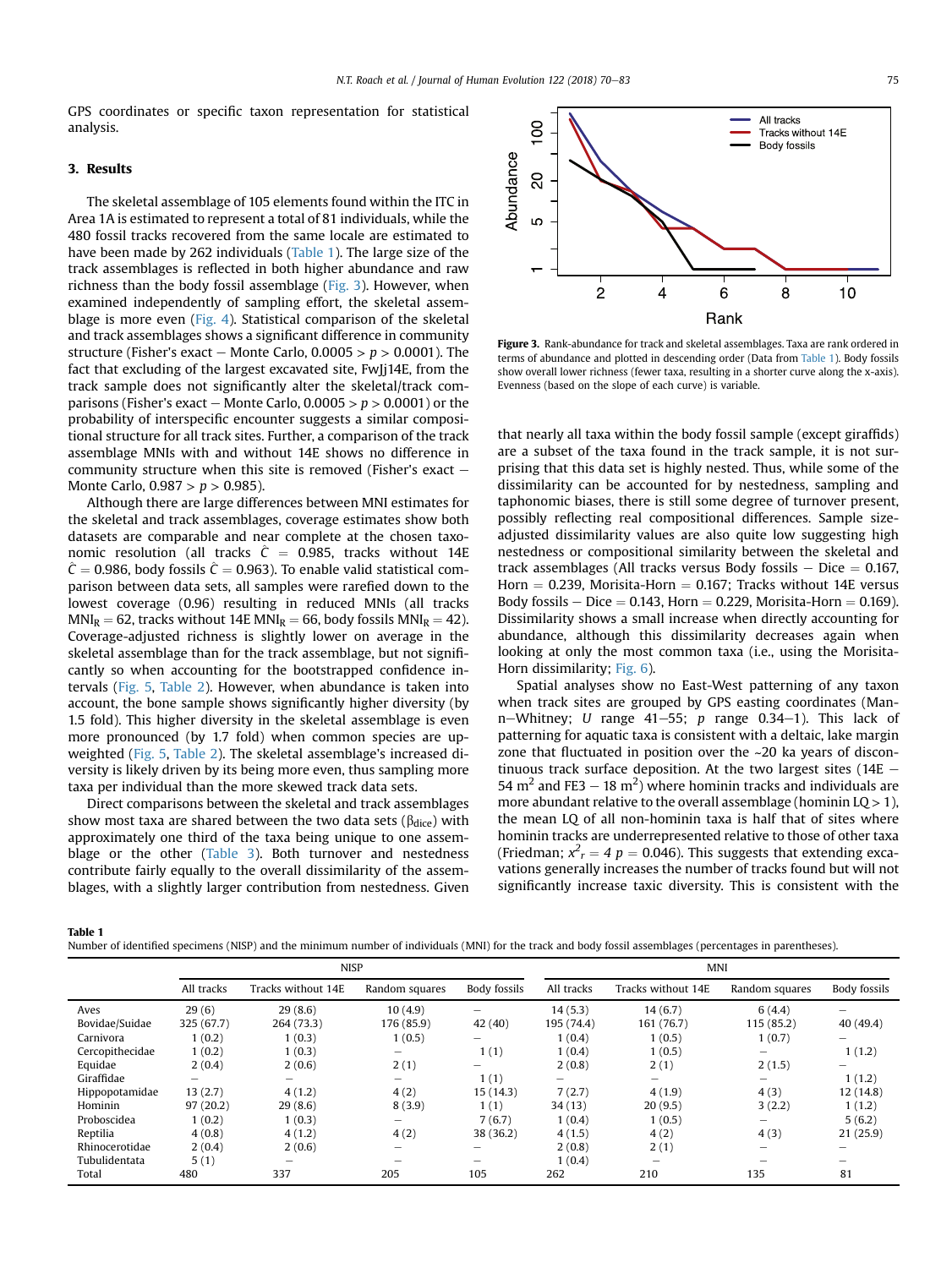<span id="page-6-0"></span>

Figure 4. Probability of interspecific encounter (PIE). When sample size effects are accounted for, evenness, a measure of the number of individuals represented in each taxon, between the track assemblage and the body fossils is significantly different (95% confidence intervals show no overlap). The body fossil data are significantly more even (PIE  $= 0.671$  (white)) than the track assemblage (all tracks PIE  $= 0.443$  (blue); without 14E PIE  $= 0.4$  (red)). Data are from [Table 1.](#page-5-0) (For interpretation of the references to color in this figure legend, the reader is referred to the Web version of this article.)

expectation that only a limited number of individuals and species will cross an active track surface during the short track emplacement time window [\(Roach et al., 2016\)](#page-12-0). However, when all sites containing hominins are pooled versus non-hominin bearing sites, sites with hominins show a greater diversity of taxa with an average LQ 1.75 times higher than the non-hominin sites (Friedman;  $x^2 = 3.6$ ;  $p = 0.05$ ). This may be driven by the fact that bovid/ suid tracks are less common at sites where hominin prints are found (Mann Whitney;  $U = 10$ ;  $p = 0.015$ ) and that sites with proportionally fewer bovid/suid tracks are significantly more diverse (Friedman;  $x^{2}{}_{r} = 7.4; p = 0.007$ ).

#### Table 2

Hill number diversity estimates (all diversity estimates are rarefied to 0.96 coverage and bootstrapped 1000 times to generate confidence intervals [CI]).

|                                                      | Diversity estimate | $0.025$ CI | 0.975 CI |  |  |  |
|------------------------------------------------------|--------------------|------------|----------|--|--|--|
| Diversity of orders $q = 0$ (i.e. richness)          |                    |            |          |  |  |  |
| All tracks                                           | 6.230283           | 5.106319   | 7.354246 |  |  |  |
| Tracks without 14E                                   | 6.563702           | 5.269668   | 7.857736 |  |  |  |
| Body fossils                                         | 5.533029           | 4.362409   | 6.703648 |  |  |  |
| Diversity of orders $q = 1$ (i.e. Shannon diversity) |                    |            |          |  |  |  |
| All tracks                                           | 2.499902           | 2.142664   | 2.857141 |  |  |  |
| Tracks without 14E                                   | 2.387735           | 1.999557   | 2.775914 |  |  |  |
| Body fossils                                         | 3.571345           | 2.931753   | 4.210937 |  |  |  |
| Diversity of orders $q = 2$ (i.e. Simpson diversity) |                    |            |          |  |  |  |
| All tracks                                           | 1.772909           | 1.565362   | 1.980456 |  |  |  |
| Tracks without 14E                                   | 1.649023           | 1.433210   | 1.864836 |  |  |  |
| Body fossils                                         | 2.898649           | 2.332067   | 3.465232 |  |  |  |

Table 3 Beta diversity estimates.

|             | Bone versus ALL tracks | Bone versus Tracks (without 14E) |
|-------------|------------------------|----------------------------------|
| <b>Dice</b> | 0.3333333              | 0.2941176                        |
| Turnover    | 0.1428571              | 0.1428571                        |
| Nestedness  | 0.1904762              | 0.1512605                        |

# 4. Discussion

## 4.1. Community structure

Richness estimates for the track and skeletal assemblages show that both samples represent a faunal community with a comparable number of taxa. In both assemblages, richness values are driven by the representation of rare taxa with only a few common groups, a universal pattern found in all modern communities [\(McGill et al.,](#page-12-0) [2007\)](#page-12-0). However, when abundance is taken into consideration the skeletal fossil assemblage is always more diverse. This is due to the higher evenness in the skeletal fossil sample, in contrast to the notably large number of bovids/suids in the track assemblage. Bovids/suids are 5.7 times more abundant than the second ranking taxon within the track assemblage and less than two times more abundant than their closest neighbor in the skeletal assemblage ([Table 4](#page-7-0)). Additionally, targeting bias in the track sample likely



Figure 5. Alpha diversity estimates. When rarefied to comparable data set sizes, track and body fossil diversity do not differ in taxonomic richness. However, when taken in proportion to abundance, the body fossil data show greater diversity (Shannon diversity). This effect is further exaggerated when common taxa are up-weighted (Simpson diversity). Raw values for each Hill number order are reported in Table 2. Black bars indicate 95% confidence intervals. Data are from [Table 1.](#page-5-0)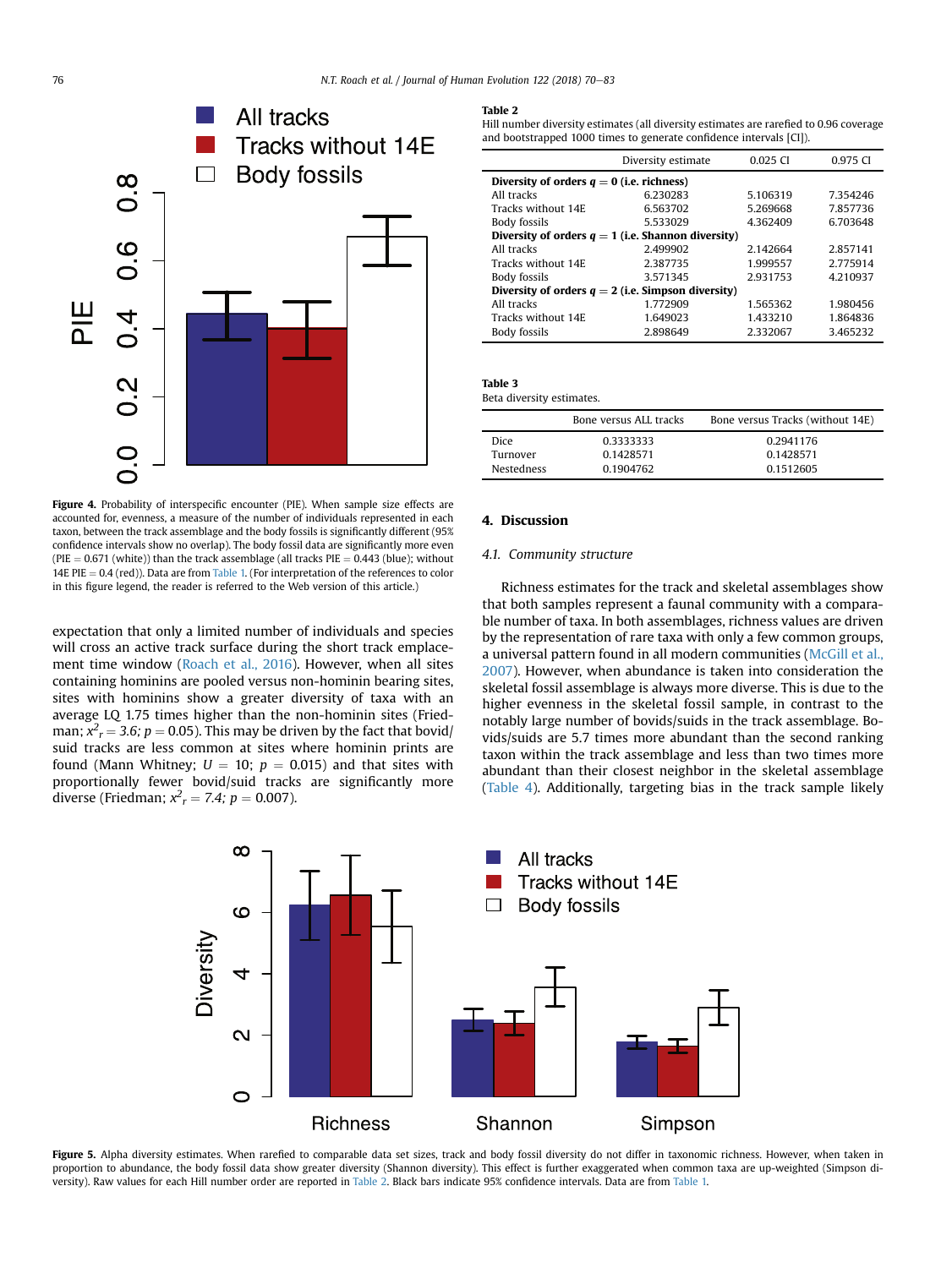<span id="page-7-0"></span>

Figure 6. Beta diversity estimates accounting for abundance. These metrics are linked mathematically to Hill number diversity estimates (Dice- $q = 0$  or richness; Horn  $-q = 1$  or Shannon: Morisita-Horn- $q = 2$  or Simpson) [\(Jost, 2006](#page-11-0)). Dissimilarity between the track and skeletal assemblages is low when up-weighing rare (Dice) and common taxa (Morisita-Horn). A slight spike occurs when directly accounting for abundance (Horn), however the values are still low, indicating that the comparisons with and without 14E are very similar. Data are from [Table 1.](#page-5-0)

inflates the number of hominins, also reducing track evenness ([Roach et al., 2016](#page-12-0)). Despite these confounding factors, subtle amounts of dissimilarity suggest that while these two assemblages are very similar to each other, there are minor, but real, compositional differences (invalidating our primary null hypothesis,  $H_0$ ).

Although neither assemblage differs significantly in spatial or taxonomic scale, it is possible that some of the subtle differences between these data sets are the result of large differences in temporal scale. Experimentation has shown that individual track surfaces may represent a time window of a few hours to days ([Roach](#page-12-0) [et al., 2016\)](#page-12-0), while the bone assemblage represents more continuous accumulation over ~20 ka. These differences in timeaveraging should increase the proportion of rare taxa in the skeletal assemblage ([Tomasovych and Kidwell, 2010b](#page-12-0)) as most species in a community will be rare and transient [\(Magurran and](#page-12-0) [Henderson, 2003\)](#page-12-0). This is because, while abundant taxa are already recorded ([McGill, 2003](#page-12-0)), as more time is sampled more rare species will be captured, either due to more complete sampling or stochastic movement of taxa across the landscape ([Grinnell, 1922\)](#page-11-0). This agrees well with the higher evenness in the skeletal assemblage being driven by the addition of more rare taxa as well as the

|--|--|

|  | The most common taxa by data type        |  |  |
|--|------------------------------------------|--|--|
|  | $(MNI = minimum number of individuals).$ |  |  |

| Taxon               | <b>MNI</b>     |
|---------------------|----------------|
| All tracks          |                |
| Bovidae/Suidae      | 195            |
| Hominin             | 34             |
| Aves                | 14             |
| Hippopotamidae      | 7              |
| Reptilia            | $\overline{4}$ |
| Tracks without 14E  |                |
| Bovidae/Suidae      | 161            |
| Hominin             | 20             |
| Aves                | 14             |
| Hippopotamidae      | $\overline{4}$ |
| Reptilia            | $\overline{4}$ |
| <b>Body fossils</b> |                |
| Bovidae/Suidae      | 40             |
| Reptilia            | 21             |
| Hippopotamidae      | 12             |
| Proboscidea         | 5              |
| Giraffidae          | 1              |

more equal representation of common taxa. Given the higher return of rare taxa in time-averaged data sets, taxonomic richness should also increase in the body fossil assemblage ([Preston, 1960;](#page-12-0) [Rosenzweig, 1995; White et al., 2010\)](#page-12-0), even when accounting for the larger number of individuals [\(Kidwell, 2002; Tomasovych and](#page-11-0) [Kidwell, 2010a\)](#page-11-0). That is clearly not the case here, suggesting that temporal scale alone does not explain all differences between the two assemblages.

Taphonomic processes and behavioral patterns may bias the composition of the two assemblages further. For example, the fact that large numbers of bovid/suid tracks at some sites are correlated with reduced diversity may reflect overprinting (i.e. making prints on a surface that damages or replaces existing prints or other features). The directional movement of a herd of medium sized bovids over very short time intervals ([Roach et al., 2016](#page-12-0)) could obliterate any tracks previously emplaced on an active trackway. This would inflate the relative abundance of bovids/suids by reducing the number of non-artiodactyl tracks recovered. Furthermore, the short depositional history of the trackways, which was observed and tested on the modern lake margin [\(Roach et al., 2016](#page-12-0)), affects the likelihood of certain taxa being recorded. Obligate drinkers would be more likely to approach a lake margin during a period of a few hours to a day than would non-water dependent taxa. Short trackway duration could also interact with diurnal shifts in temperature to drive an unequal pattern of print deposition and infilling. High amounts of solar radiation during the day heat the land and lake differentially causing a convective pattern of wind blowing from the lake to the shore. In a hot, arid region like Pleistocene East Turkana ([Passey et al., 2010; Blumenthal et al.,](#page-12-0) [2017](#page-12-0)), this heat is differentially lost at night, reversing the wind direction. Such nocturnal inversion results in the appearance of a strong horizontal wind right at the ground surface [\(Blackadar, 1957;](#page-11-0) [Zhang and Zheng, 2004](#page-11-0)), which is often the fastest wind experienced during a full day cycle, potentially causing higher seichedriven, water level changes at night. Periods of higher pseudotide would cover track surfaces with water, and gentle wave action could infill the tracks with well-sorted, finely laminated sands. These sand layers, which coat the track surfaces but do not penetrate into the track bearing silts, help preserve tracks by creating a composite sediment surface that is less deformable than the silts alone. With the combination of short trackway duration, higher water level changes and night-skewed infilling, it is possible that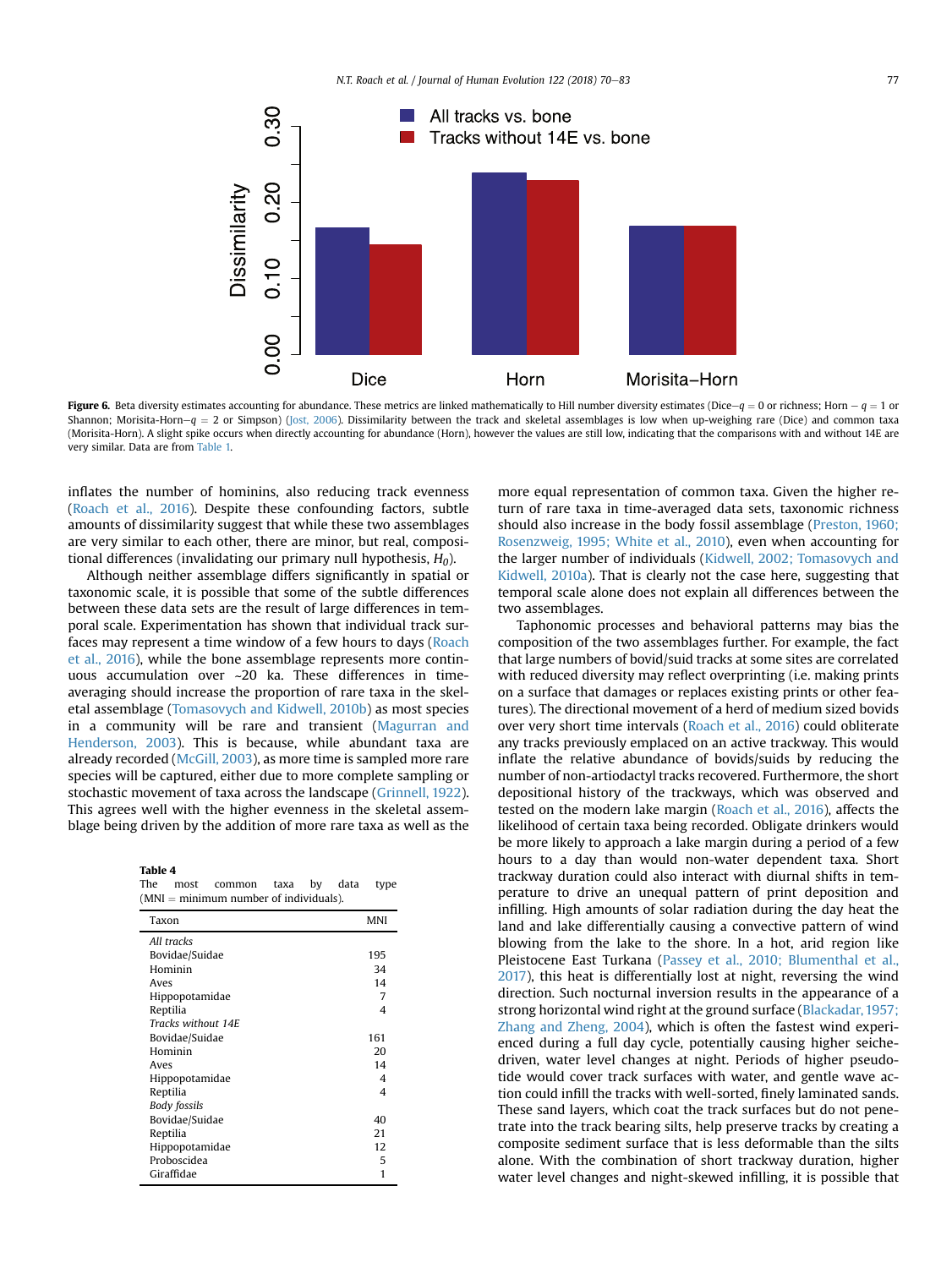nocturnal and crepuscular species are forced away from these track surfaces by standing water or do not make prints in the sand covered sediments, potentially causing these taxa to be underrepresented in the footprint sample. This, combined with very low abundance in the overall community, could help explain the paucity of carnivore tracks in the fossil track assemblage, despite their documented preferential use of waterways for travel and foraging ([Valeix et al., 2010; Haskell et al., 2013\)](#page-12-0).

The skeletal assemblage is subject to different taphonomic biases. For example, size and bone durability bias work against the preservation of skeletal remains from birds and other small animals. This may explain why richness estimates are approximately equal between the skeletal and track assemblages, despite previous work showing that time-averaged assemblages should have higher richness even when accounting for sample size differences ([Kidwell, 2002; Tomasovych and Kidwell, 2010b\)](#page-11-0). While there is some degree of size bias in track preservation ([Cohen et al., 1991;](#page-11-0) [Falkingham et al., 2011](#page-11-0)), preservation bias against small prints likely acts on a longer time frame than these trackways represent. The abundance of bird tracks confirms that size bias does not limit the presence of small animals in the track assemblage. The inverse relationship between temporal scale and the likelihood of the preservation of delicate fossils predicted by the reciprocal taphonomic model [\(Kowalewski, 1997](#page-11-0)) explains why birds are present in the temporally narrow track assemblage and not the more timeaveraged body fossil assemblage [\(Table 4\)](#page-7-0). Assessing the effect of size bias on large animal tracks is more complicated. While large tracks are more likely to be preserved, larger animals typically have longer strides and leave fewer total tracks as they move across the landscape. However, large taxa also leave significantly larger tracks, potentially resulting in comparable levels of sediment disturbance and track recovery over a fixed linear distance. Similar issues affect estimates of large taxa representation in fossil assemblages. Positive preservation bias increases the likelihood that large taxa are sampled in any given assemblage. The true abundance of large bodied taxa in a faunal community is complicated by the fact that large animals live longer, reproduce more slowly and are less abundant on the landscape (eg. [Calder III, 1984; Martin and](#page-11-0) [Palumbi, 1993; Speakman, 2005; Western and Behrensmeyer,](#page-11-0) [2009](#page-11-0)), causing their bones to enter the death assemblage at slower rates and lower frequencies [\(Western, 1980\)](#page-13-0). Further studies of how large animals living in extant communities are represented in track and bone assemblages are needed to address this possible source of bias more fully. Additionally, the bones of aquatic taxa are more likely to be preserved because they inhabit depositional environments with more constant sedimentation than the subaerial habitats of land taxa. Reptiles are among the most abundant taxa in the skeletal sample, which is in part driven by the continual shedding of crocodile teeth as well as their durability as sedimentary clasts. Ectothermic crocodiles and grazing hippopotamids leave the water frequently to bask and forage respectively, putting them in direct contact with lake margin sediment surfaces and potentially inflating their overall representation in the track assemblage.

While most differences in rank order such as these can be explained by taphonomic processes, the large number of hominins found in the track assemblage cannot be accounted for by such processes. Instead, we have argued that the large numbers of hominin tracks reflect a behavioral pattern, indicating repeated use of the lake margin habitat where the tracks were emplaced [\(Roach](#page-12-0) [et al., 2016\)](#page-12-0). This would therefore represent an ecologically driven difference between the two assemblages. Furthermore, if we expect that taphonomic processes explain most of the differences between the two assemblages, then  $\beta$  estimates of dissimilarity should largely be the result of nestedness (i.e. the assemblages are simply different subsamples of the same larger community). Based on our analyses, turnover and nestedness contribute fairly equally to dissimilarity in these samples, and the turnover component indicates that there may be subtle but real ecological differences between the skeletal and track assemblages. Given that turnover is driven by a single individual of a rare taxon in our data sets (giraffids), distinguishing between ecological or behavioral differences and the stochastic effects of sampling is impossible at this time (requiring caution when evaluating our secondary null,  $H_0$ ).

In sum, most of our quantitative tests indicate that the track and skeletal assemblages represent nested samples of the same animal community. Many differences between the two data sets are likely attributable to taphonomic bias or time-averaging relating mainly to depositional environment and different temporal scales of preservation. Other differences indicate spatial scale distinctions between the structure of the faunal community at large and the behavioral differences of particular taxa regarding their use of the deltaic, lake-margin habitat.

## 4.2. Community in context

The paleoenvironment of the 1.5 million-year-old Ileret track surfaces, based on the geology of the ITC and the tracks themselves, indicates the presence of edaphic grasslands bordered by a large, stable lake ([Behrensmeyer et al., 2016; Roach et al., 2016; Hatala](#page-10-0) [et al., 2017](#page-10-0)). This flat delta margin would have been inundated seasonally during periods of higher run-off of the associated fluvial system. Wind driven shifts in water level and gentle wave action also would have rapidly buried and protected these trackways. Delta margins are also areas with nutrient rich silts and oxygenated water, making them productive locales for plant growth and animal foraging.

The animal community represented within the combined track and skeletal assemblage is consistent with a deltaic lake margin grassland. Beyond the metrics reported here, these deposits show evidence in the skeletal fossil and track assemblages of large numbers of bovids and suids including herds of medium sized bovids (eg. alcelaphins and Aepyceros), isolated Syncerus (likely solitary males), large suids (including Kolpochoerus and Metridiochoerus) as well as tragelaphins and reduncins, which are commonly associated with mesic grasslands. Specific taxa known from skeletal fossils from this collection area include Damaliscus, Kobus, Pelorovis and Megalotragus [\(Harris, 1991](#page-11-0)). Bovid body fossils show higher numbers of grazers versus browsers/mixed feeders when compared to fauna from contemporaneous deposits five ki-lometers further from the paleo-lakeshore ([Roach et al., 2016\)](#page-12-0). Avian tracks include open water specialists such as Pelecanus and Anatidae, and lakeshore/grassland foragers such as Ciconidae, Gruidae and Leptoptilos. Other aquatic taxa include Hippopotamidae (both Hippopotamus and pygmy aff. Hippopotamus) and Crocodylidae (Crocdylus and Euthecodon) that came ashore to feed or bask. Fish fossils are common. Individuals or small groups of Elephantidae, Rhinocerotidae and Giraffidae likely foraged or passed through this area on their way to water. Primates recovered by other teams working in this collection area include numerous Theropithecus fossils as well as occasional Lophocebus and Colobus ([Jablonski and Leakey, 2008](#page-11-0)). Carnivorans known from other studies include Dinofelis and Panthera [\(Werdelin and Lewis, 2001\)](#page-13-0). Hominins in our combined sample include an isolated Paranthropus boisei molar and 97 cf. H. erectus tracks ([Hatala et al., 2016; Roach](#page-11-0) [et al., 2016](#page-11-0)), although numerous fossils from both taxa have been recovered in this collection area ([Wood, 1991](#page-13-0)).

With the exception of the 1.47 Ma hominin tracks from a similar lake margin setting 45 km to the south at Koobi Fora ([Behrensmeyer and Laporte, 1981; Bennett et al., 2014\)](#page-10-0), we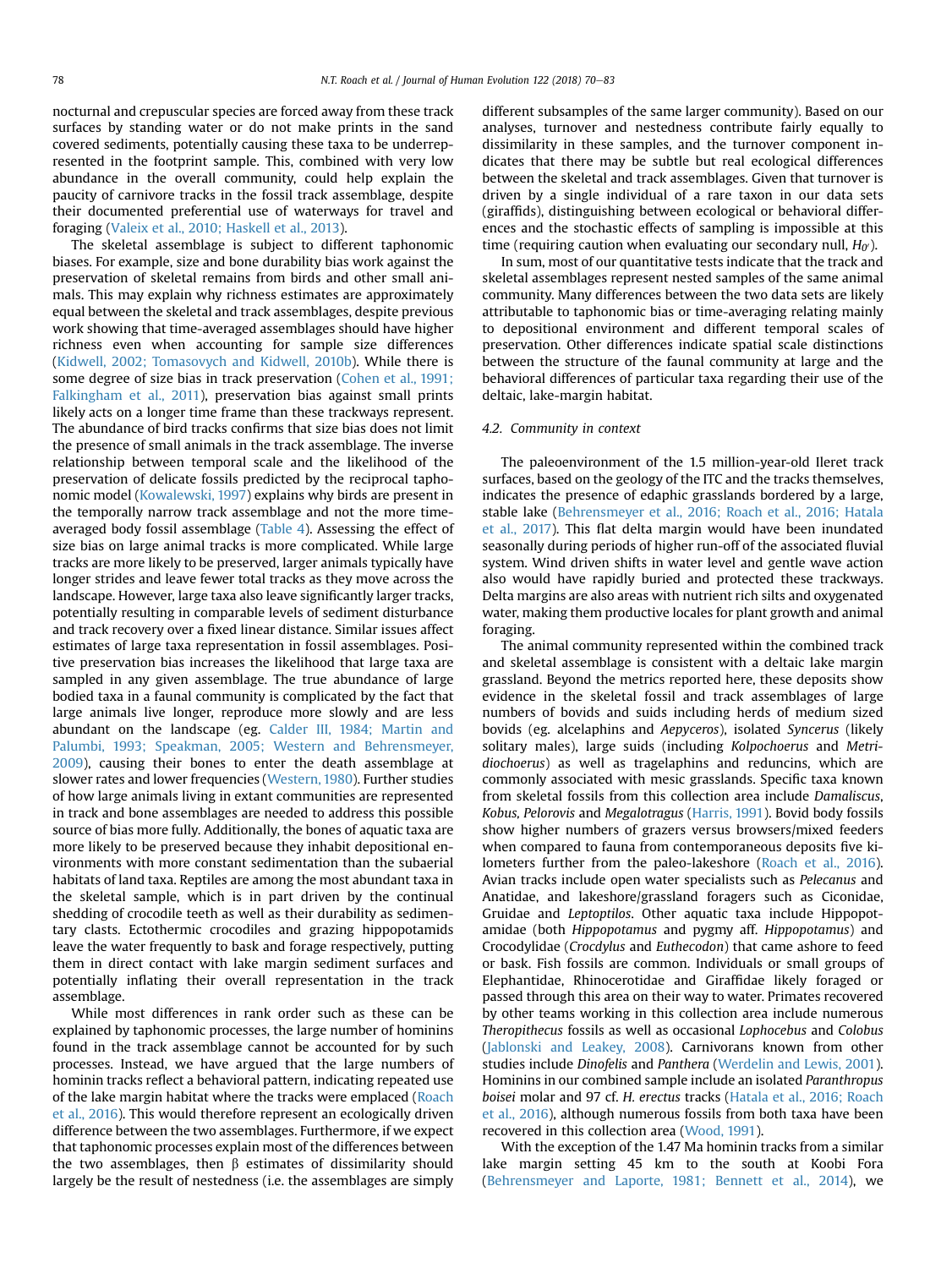currently lack comparable data from other regions needed to address patterns of habitat use among hominins. The ITC evidence shows that H. erectus used a lake margin grassland repeatedly and extensively over a period of 20 ka ([Roach et al., 2016\)](#page-12-0). Previous studies of animal movement ecology show that prey species such as bovids frequently travel to water sources to drink and forage ([Thrash et al., 1995; Redfern et al., 2003](#page-12-0)) and that carnivores leverage this spatial autocorrelation to improve their hunting efficiency by traveling extensively around and along water sources ([Valeix et al., 2010\)](#page-12-0). Lake margins have further been shown to provide corridors for carnivore movement ([Haskell et al., 2013\)](#page-11-0), enabling relatively unimpeded ranging with a higher probability of encountering prey. Our interpretations of the ITC trackways suggest that multiple hominin males traveled together in groups along the lakeshore in a manner consistent with this carnivore foraging strategy [\(Roach et al., 2016](#page-12-0)).

## 4.3. A model of Homo erectus paleobiology in the ITC

Assuming our taxonomic attributions are correct, the abundance of hominin traces associated with a lake margin grassland habitat suggests that behavioral patterns that characterized cf. H. erectus led them to spend time in immediate proximity to large bodies of water. There could be a number of possible explanations for this behavior, but the ITC track surface data, as well as other lines of archaeological and paleontological data, are consistent with the emergence of behavioral changes in H. erectus that could be linked to a changing diet.

Multiple lines of evidence suggest that hominin carnivory increased with the emergence of H. erectus [\(DeVore and Lee, 1968;](#page-11-0) [Walker, 1984; Shipman and Walker, 1989; Milton, 1999; Stanford](#page-11-0) [and Bunn, 1999, 2001; Zink and Lieberman, 2016\)](#page-11-0). Sites bearing both stone tools and cut and percussion-marked bone, indicating early access to carcasses by hominins, increase dramatically in number at this time [\(Dominguez-Rodrigo, 1997; Pobiner et al.,](#page-11-0) [2008; Ferraro et al., 2013\)](#page-11-0). Trace element data suggest a possible trophic level shift in Homo consistent with more meat eating [\(Balter](#page-10-0) [et al., 2012](#page-10-0)). Raw material movement indicates increased travel across the landscape by H. erectus relative to earlier hominins (Féblot-Augustins, 1997; Stout et al., 2005; Braun et al., 2008). This shift in land use is consistent with the larger home ranges occupied by carnivorans ([Carbone et al., 2005](#page-11-0)). Furthermore, body size increases in H. erectus ([Ruff et al., 1997; Grabowski et al., 2015\)](#page-12-0) indicate a shift in diet quality, and a reduction in dentition suggests this new diet was less demanding to chew and ingest [\(Wood and](#page-13-0) [Collard, 1999; Organ et al., 2011; Laird et al., 2016; Zink and](#page-13-0) [Lieberman, 2016](#page-13-0)). Whether early Homo was cooking or intensively processing their food remains unclear ([Zink and Lieberman,](#page-13-0) [2016\)](#page-13-0), as evidence for the control of fire deep in time remains controversial [\(Bellomo, 1994; Wrangham and Carmody, 2010;](#page-10-0) [Berna et al., 2012; Hlubik et al., 2017](#page-10-0)). Homo erectus does show adaptive changes in postcranial anatomy associated with increased athletic ability, such as endurance running and high-speed throwing, and these abilities would have aided hunting and predator avoidance [\(Bramble and Lieberman, 2004; Pontzer et al., 2010;](#page-11-0) [Roach, 2012; Lieberman, 2013; Roach et al., 2013](#page-11-0)).

The lake margin grassland, which was occupied by the faunal community described in this paper, may have been an important habitat for early hunting behavior. Not only are water sources effective places to drink, find prey and scavenge carcasses, they are also rich with aquatic plants and prey species such as fish, shellfish and turtles. The earliest known use of such foods, from the 1.95 Ma site of FwJj20 east of Ileret ([Braun et al., 2010](#page-11-0)), slightly predates the known emergence of H. erectus. This use of aquatic resources represents a significant shift in prey recognition behavior from our chimpanzee relatives ([Watts, 2008\)](#page-13-0). Furthermore, analyses of stone tool use within the Okote Member, which includes the ITC as well as other regions of East Turkana, indicate a spatial tie between aquatic taxa and the location of primary tool manufacture [\(Archer](#page-10-0) [et al., 2014; Reeves et al., 2016\)](#page-10-0). Aquatic plants may also have been an important source of fallback food ([Wrangham et al., 2009\)](#page-13-0), providing ready calories to hunters as they looked for prey and would have sustained them when they failed to capture game. Oxygen isotope data from Homo teeth support the inclusion of hydrophilic foods in the H. erectus diet [\(Cerling et al., 2013\)](#page-11-0). Increased day ranging and protein metabolism probably also increased obligatory water drinking demands as metabolic water production from protein is very low ([Mellanby, 1942\)](#page-12-0) and water needs for efficient sweating can be quite high ([Lieberman, 2015\)](#page-12-0). Meeting this water demand by drinking may have allowed early hunters to be active in the heat of the day, avoiding competition with larger, crepuscular carnivorans.

Beyond the effects on hominin ecology, the entrance of H. erectus into the carnivore guild likely affected the structure of the Pleistocene faunal community. It is hypothesized that a major reduction in carnivoran diversity around 2 Ma in eastern Africa may have been driven in part by increased competition from the carnivorous genus Homo ([Werdelin and Lewis, 2013\)](#page-13-0). It is further possible that when increased predation pressure from hominins was combined with climatic shifts, extinctions and faunal turnover in prey taxa could have been accelerated. Such a period of high turnover is known to have occurred in eastern Africa between 1.8 and 2 Ma ([Harris et al., 1988; Feibel et al., 1991; Bobe and](#page-11-0) [Behrensmeyer, 2004; Werdelin and Lewis, 2005; Lewis and](#page-11-0) [Werdelin, 2007\)](#page-11-0). Future tests of this hypothesis could examine species last appearance data at sites in this time interval (i.e.  $~1.5-2$  Ma) that contain hominins and those that do not. Other avenues for future research include investigating shifts in preferred prey abundance and population demography, as well as modifications to faunal land use in response to shifting hominin movement patterns (e.g. [Patterson et al., 2017\)](#page-12-0). As H. erectus decoupled from the ecological constraints of earlier hominins, entered a more flexible carnivorous niche, migrated out of Africa [\(Gabunia et al.,](#page-11-0) [2001; Lordkipanidze et al., 2007, 2013](#page-11-0)) and spread across the globe, they undoubtedly would have left their mark on many local animal communities. By investigating such ecological changes, we begin to address how and why the cognitive, technological and social changes that came to define our own genus emerged and evolved.

## Author contributions

The research reported here resulted from professional scientific collaboration. Authorship acknowledges all significant contributions in accordance with accepted practices regarding intellectual property rights and NSF guidelines.

NTR, KGH and BGR conceived the research project. All authors contributed to data collection and compilation. NTR, AD and JSR analyzed the data. NTR wrote the manuscript with significant contributions from AD. All authors edited the paper.

## Acknowledgments

We thank the National Museums of Kenya and the Koobi Fora Field School staff and students for making this project possible. We also thank Sarah Elton, René Bobe, David Pilbeam and three anonymous reviewers for their constructive feedback during the writing of this manuscript. Funding was generously provided by the National Science Foundation (BCS 1515054, 1128170, 0924476, 1232522; DGE 0801634; EAR 77-23149; SMA 1409612), Wenner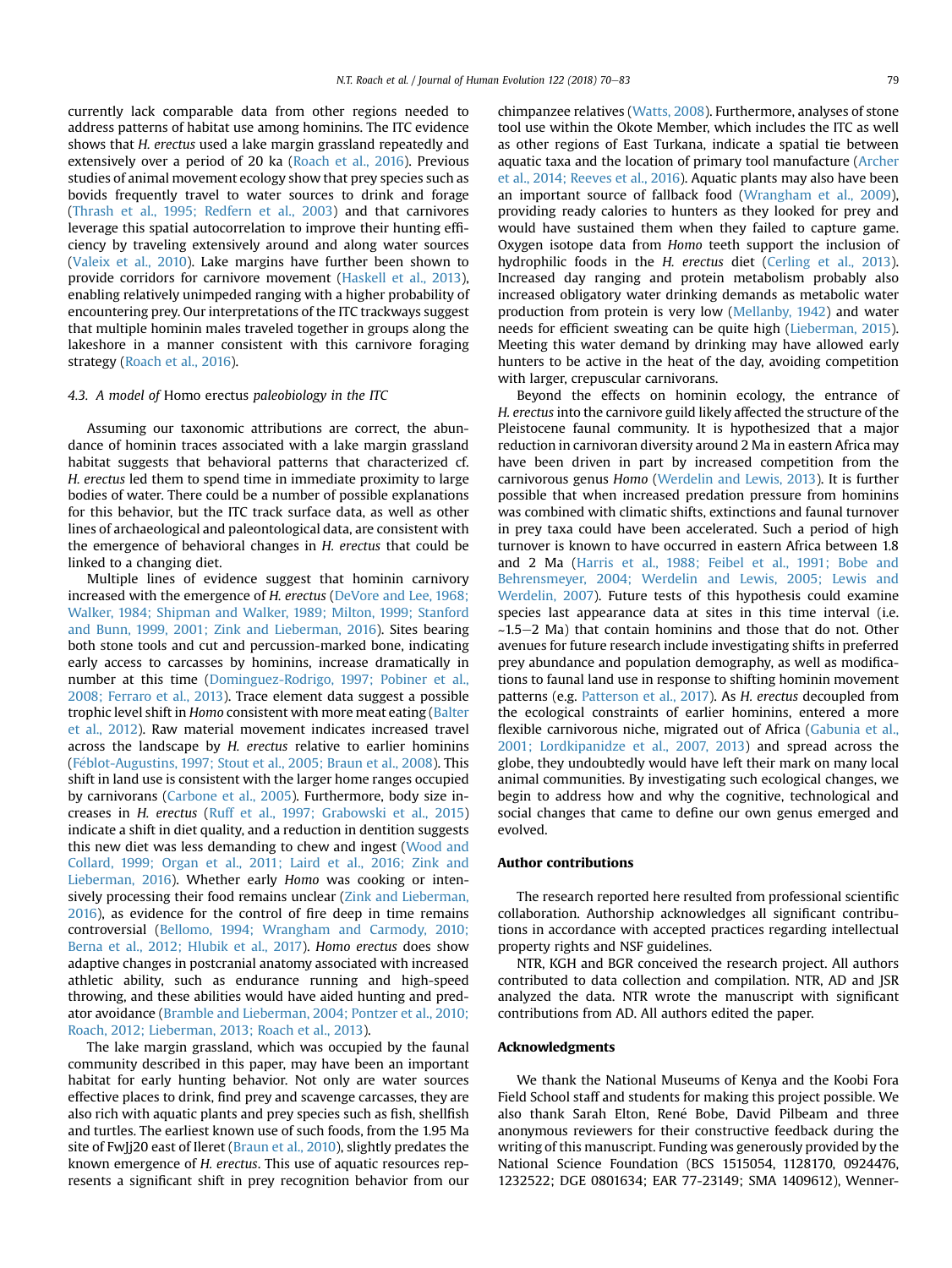<span id="page-10-0"></span>Gren Foundation, Leakey Foundation and the George Washington University Selective Excellence Initiative. We dedicate this paper to the memory of our friend and mentor Frank Brown.

## Appendix 1. Alpha diversity equations

PIE is defined as,

$$
PIE = \left(\frac{n}{n-1}\right)\left(1 - \sum_{i=1}^{S} p_i^2\right) \tag{A.1}
$$

where  $n$  equals the total number of individuals in a community,  $S$  is the number of taxa in a community, and  $p_i$  is the relative abundance of the ith species.

Coverage is defined as,

$$
\hat{C}_{ind}(n) = 1 - \frac{f_1}{n} \left[ \frac{(n-1)f_1}{(n-1)f_1 + 2f_2} \right], \text{ if } f_2 > 0
$$
\n
$$
\hat{C}_{ind}(n) = 1 - \frac{f_1}{n} \left[ \frac{(n-1)(f_1 - 1)}{(n-1)(f_1 - 1) + 2} \right], \text{ if } f_2 = 0
$$
\n(A.2)

where *n* equals sample size,  $f_1$  is the number of taxa with one individual (singletons), and  $f_2$  is the number of taxa with two individuals (doubletons).

Rarefied diversity estimates are defined as,

$$
\widehat{f}_k(m) = \sum_{X_i \ge k} \frac{\binom{X_i}{k} \binom{n - X_i}{m - k}}{\binom{n}{m}}
$$

 $_{k=1}$ 

$$
{}^{q}\widehat{D}(m) = \left[\sum_{k=1}^{m} \left(\frac{k}{m}\right)^{q} \times \widehat{f}_{k}(m)\right]^{1/1-n}, \text{ if } q \neq 1
$$
  

$$
{}^{1}\widehat{D}(m) = \exp\left[\sum_{k=1}^{m} \left(-\frac{k}{m}\log\frac{k}{m} \times \widehat{f}_{k}(m)\right)\right], \text{ if } q = 1
$$
 (A.3)

where  $X_i$  is the abundance of the *i*th taxon, m represents the number of individuals to subsample down to (determined by the coverage level), and  $\widehat{f}_k(m)$  is the number of taxa related by abundance  $k$  in the sample size of  $m$ .

## Appendix 2. Beta diversity equations

The Dice dissimilarity index is defined as,

$$
\beta_{dice} = \frac{b+c}{2a+b+c} \tag{B.1}
$$

where  $a$  is the number of taxa shared by both communities,  $b$  is the number of taxa unique to the first community, and  $c$  is the number of taxa unique to the second community.

Turnover is defined as,

$$
\beta_{TO} = \frac{min(b, c)}{a + min(b, c)}
$$
 (B.2)

Nestedness is defined as,

$$
\beta_{\text{nest}} = \frac{\max(b, c) - \min(b, c)}{2a + \min(b, c) + \max(b, c)} \times \frac{a}{a + \min(b, c)}
$$
(B.3)

The Horn measure of overlap is defined as,

$$
\beta_{Horn} = \frac{1}{\ln(2)} \left[ \sum_{i=1}^{S} \left[ \left( \frac{p_{xi}}{2} + \frac{p_{yi}}{2} \right) \times \ln \left( \frac{p_{xi}}{2} + \frac{p_{yi}}{2} \right) \right] \times \left[ \sum_{i=1}^{S} p_{yi} \times \ln (p_{yi}) \right] - \frac{\sum_{i=1}^{S} p_{xi} \times \ln (p_{xi})}{2} + \ln(2) \right]
$$
\n(B.4)

where  $p_{xi}$  is the relative abundance of the *i*th taxon in the first community,  $p_{vi}$  is the relative abundance of the *i*th taxon in the second community, and S is the total number of taxa.

The Morisita-Horn index is defined using the same variables as,

$$
\beta_{MH} = 1 - \frac{2\sum_{i=1}^{S} p_{xi} p_{yi}}{\sum_{i=1}^{S} p_{xi}^{2} + \sum_{i=1}^{S} p_{yi}^{2}}
$$
(B.5)

## Appendix 3. Spatial patterning equations

Locational Quotient is defined as,

$$
LQ_{ij} = \frac{e_{ij} / \sum_i e_{ij}}{\sum_j e_{ij} / \sum_i \sum_j e_{ij}}
$$
(C.1)

where  $e$  equals the number of track-making individuals,  $i$  is taxon and  $j$  is the excavated unit.

### References

- [Aiello, L.C., Wheeler, P., 1995. The expensive-tissue hypothesis: the brain and the](http://refhub.elsevier.com/S0047-2484(18)30148-9/sref1) [digestive system in human and primate evolution. Current Anthropology 36\(2\),](http://refhub.elsevier.com/S0047-2484(18)30148-9/sref1) [199](http://refhub.elsevier.com/S0047-2484(18)30148-9/sref1)-[221.](http://refhub.elsevier.com/S0047-2484(18)30148-9/sref1)
- [Alroy, J., 2010. Geographical, environmental and intrinsic biotic controls on Phan](http://refhub.elsevier.com/S0047-2484(18)30148-9/sref2)erozoic marine diversifi[cation. Palaeontology 53, 1211](http://refhub.elsevier.com/S0047-2484(18)30148-9/sref2)-[1235.](http://refhub.elsevier.com/S0047-2484(18)30148-9/sref2)
- [Andrews, P., Humphrey, L., 1999. African Miocene environments and the transition](http://refhub.elsevier.com/S0047-2484(18)30148-9/sref3) [to early hominines. In: Bromage, T.G., Schrenk, F. \(Eds.\), African biogeography,](http://refhub.elsevier.com/S0047-2484(18)30148-9/sref3) [climate change and human evolution. Oxford University Press, Oxford, UK,](http://refhub.elsevier.com/S0047-2484(18)30148-9/sref3) pp.  $282 - 300$  $282 - 300$ .
- [Andrews, P., Lord, J.M., Nesbit-Evans, E.M., 1979. Patterns of ecological diversity in](http://refhub.elsevier.com/S0047-2484(18)30148-9/sref4) [fossil and modern mammalian faunas. Biological Journal of the Linnaean So](http://refhub.elsevier.com/S0047-2484(18)30148-9/sref4)[ciety 71, 257](http://refhub.elsevier.com/S0047-2484(18)30148-9/sref4)-[300.](http://refhub.elsevier.com/S0047-2484(18)30148-9/sref4)
- [Anton, S.C., Potts, R., Aiello, L.C., 2014. Human evolution. Evolution of early](http://refhub.elsevier.com/S0047-2484(18)30148-9/sref5) Homo: [an integrated biological perspective. Science 345\(6192\), 1236828](http://refhub.elsevier.com/S0047-2484(18)30148-9/sref5).
- [Archer, W., Braun, D.R., Harris, J.W.K., McCoy, J.T., Richmond, B.G., 2014. Early](http://refhub.elsevier.com/S0047-2484(18)30148-9/sref6) [Pleistocene aquatic resource use in the Turkana Basin. Journal of Human Evo](http://refhub.elsevier.com/S0047-2484(18)30148-9/sref6)[lution 77, 74](http://refhub.elsevier.com/S0047-2484(18)30148-9/sref6)-[87.](http://refhub.elsevier.com/S0047-2484(18)30148-9/sref6)
- [Balter, V., Braga, J., Telouk, P., Thackeray, J.F., 2012. Evidence for dietary change but](http://refhub.elsevier.com/S0047-2484(18)30148-9/sref7) [not landscape use in South African early hominins. Nature 489\(7417\), 558](http://refhub.elsevier.com/S0047-2484(18)30148-9/sref7)-[560](http://refhub.elsevier.com/S0047-2484(18)30148-9/sref7).
- [Baselga, A., 2010. Partitioning the turnover and nestedness components of beta](http://refhub.elsevier.com/S0047-2484(18)30148-9/sref8) [diversity. Global Ecology and Biogeography 19, 134](http://refhub.elsevier.com/S0047-2484(18)30148-9/sref8)-[143.](http://refhub.elsevier.com/S0047-2484(18)30148-9/sref8)
- [Behrensmeyer, A.K., 1985. Taphonomy and the paleoecologic reconstruction of](http://refhub.elsevier.com/S0047-2484(18)30148-9/sref9) [hominid habitats in the Koobi Fora Formation. In: Coppens, Y. \(Ed.\), L'envi](http://refhub.elsevier.com/S0047-2484(18)30148-9/sref9)[ronment des hominides au Plio-Pleistocene. Foundation Singer-Polignac, Paris,](http://refhub.elsevier.com/S0047-2484(18)30148-9/sref9) [pp. 309](http://refhub.elsevier.com/S0047-2484(18)30148-9/sref9)-[324](http://refhub.elsevier.com/S0047-2484(18)30148-9/sref9).
- Behrensmeyer, A.K., Du, A., Villaseñor, A., Patterson, D., Richmond, B.G., Hatala, K.G., [Roach, N.T., 2016. Evidence for shifting base levels and climatic vs. tectonic](http://refhub.elsevier.com/S0047-2484(18)30148-9/sref10) [controls on the fossil record of the Okote Member, Koobi Fora Formation, East](http://refhub.elsevier.com/S0047-2484(18)30148-9/sref10) [Turkana. Geological Society of America S47\(7\), 288](http://refhub.elsevier.com/S0047-2484(18)30148-9/sref10).
- [Behrensmeyer, A.K., Laporte, L.F., 1981. Footprints of a Pleistocene hominid in](http://refhub.elsevier.com/S0047-2484(18)30148-9/sref11) [Northern Kenya. Nature 289\(5794\), 167](http://refhub.elsevier.com/S0047-2484(18)30148-9/sref11)-[169.](http://refhub.elsevier.com/S0047-2484(18)30148-9/sref11)
- [Bellomo, R.V., 1994. Methods of determining early hominid behavioral activities](http://refhub.elsevier.com/S0047-2484(18)30148-9/sref12) associated with controlled use of fi[re at FxJj20 Main, Koobi Fora, Kenya. Journal](http://refhub.elsevier.com/S0047-2484(18)30148-9/sref12) [of Human Evolution 27, 173](http://refhub.elsevier.com/S0047-2484(18)30148-9/sref12)-[195.](http://refhub.elsevier.com/S0047-2484(18)30148-9/sref12)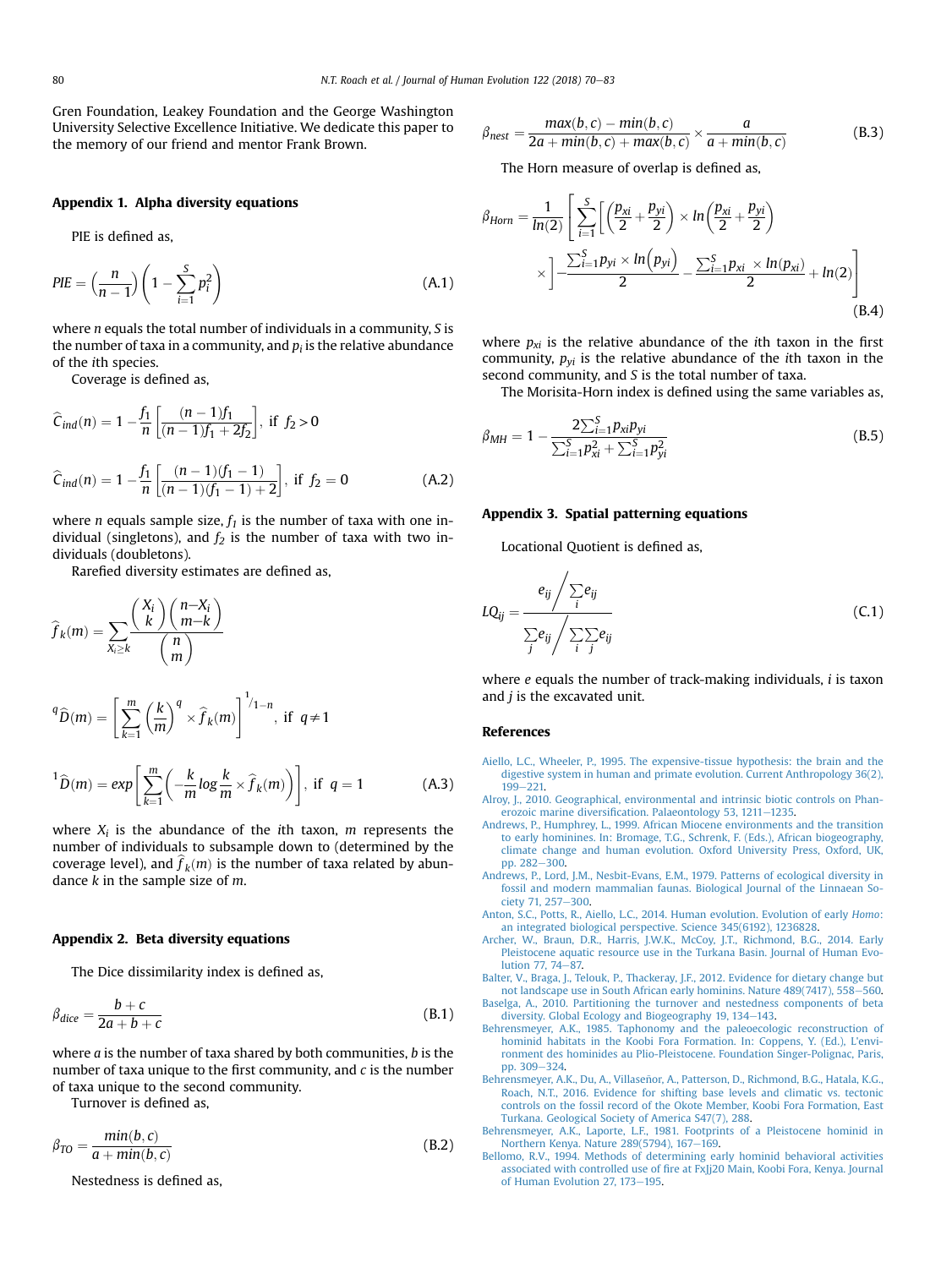- <span id="page-11-0"></span>[Bennett, M.R., Harris, J.W., Richmond, B.G., Braun, D.R., Mbua, E., Kiura, P., Olago, D.,](http://refhub.elsevier.com/S0047-2484(18)30148-9/sref13) [Kibunjia, M., Omuombo, C., Behrensmeyer, A.K., et al., 2009. Early hominin foot](http://refhub.elsevier.com/S0047-2484(18)30148-9/sref13) [morphology based on 1.5-million-year-old footprints from Ileret, Kenya. Science](http://refhub.elsevier.com/S0047-2484(18)30148-9/sref13) [323\(5918\), 1197](http://refhub.elsevier.com/S0047-2484(18)30148-9/sref13)-[1201.](http://refhub.elsevier.com/S0047-2484(18)30148-9/sref13)
- [Bennett, M.R., Morse, S.A., Falkingham, P.L., 2014. Tracks made by swimming](http://refhub.elsevier.com/S0047-2484(18)30148-9/sref14) [Hippopotami: An example from Koobi Fora \(Turkana Basin, Kenya\). Palae](http://refhub.elsevier.com/S0047-2484(18)30148-9/sref14)ogeography, Palaeoclimatology, Palaeoecology  $409, 9-23$ .
- [Berna, F., Goldberg, P., Horwitz, L.K., Brink, J., Holt, S., Bamford, M., Chazan, M., 2012.](http://refhub.elsevier.com/S0047-2484(18)30148-9/sref15) Microstratigraphic evidence of in situ fi[re in the Acheulean strata of Wonder](http://refhub.elsevier.com/S0047-2484(18)30148-9/sref15)[werk Cave, Northern Cape province, South Africa. Proceedings of the National](http://refhub.elsevier.com/S0047-2484(18)30148-9/sref15) Academy of Sciences USA  $109(20)$ , E1215-[E1220](http://refhub.elsevier.com/S0047-2484(18)30148-9/sref15).
- [Blackadar, A.K., 1957. Boundary layer wind maxima and their signi](http://refhub.elsevier.com/S0047-2484(18)30148-9/sref16)ficance for the [growth of nocturnal inversions. Bulletin of the American Meterological Society](http://refhub.elsevier.com/S0047-2484(18)30148-9/sref16)  $83, 283 - 290$  $83, 283 - 290$
- [Blumenthal, S.A., Levin, N.E., Brown, F.H., Brugal, J.P., Chritz, K.L., Harris, J.M.,](http://refhub.elsevier.com/S0047-2484(18)30148-9/sref17) [Jehle, G.E., Cerling, T.E., 2017. Aridity and hominin environments. Proceedings of](http://refhub.elsevier.com/S0047-2484(18)30148-9/sref17) the National Academy of Sciences USA  $114(28)$ ,  $7331-7336$ .
- [Bobe, R., 2006. The evolution of arid ecosystems in eastern Africa. Journal of Arid](http://refhub.elsevier.com/S0047-2484(18)30148-9/sref18) [Environments 66, 564](http://refhub.elsevier.com/S0047-2484(18)30148-9/sref18)-[584](http://refhub.elsevier.com/S0047-2484(18)30148-9/sref18).
- [Bobe, R., Behrensmeyer, A.K., 2004. The expansion of grassland ecosystems in Africa](http://refhub.elsevier.com/S0047-2484(18)30148-9/sref19) [in relation to mammalian evolution and the origin of the genus](http://refhub.elsevier.com/S0047-2484(18)30148-9/sref19) Homo. Palae[ogeography, Palaeoclimatology, Palaeoecology 207\(3](http://refhub.elsevier.com/S0047-2484(18)30148-9/sref19)-[4\), 399](http://refhub.elsevier.com/S0047-2484(18)30148-9/sref19)-[420.](http://refhub.elsevier.com/S0047-2484(18)30148-9/sref19)
- [Bramble, D.M., Lieberman, D.E., 2004. Endurance running and the evolution of](http://refhub.elsevier.com/S0047-2484(18)30148-9/sref20) Homo[. Nature 432, 345](http://refhub.elsevier.com/S0047-2484(18)30148-9/sref20)-[352](http://refhub.elsevier.com/S0047-2484(18)30148-9/sref20).
- [Braun, D.R., Harris, J.W., Levin, N.E., McCoy, J.T., Herries, A.I., Bamford, M.K.,](http://refhub.elsevier.com/S0047-2484(18)30148-9/sref21) [Bishop, L.C., Richmond, B.G., Kibunjia, M., 2010. Early hominin diet included](http://refhub.elsevier.com/S0047-2484(18)30148-9/sref21) [diverse terrestrial and aquatic animals 1.95 Ma in East Turkana, Kenya. Pro](http://refhub.elsevier.com/S0047-2484(18)30148-9/sref21)ceedings of the National Academy of Sciences USA  $107(22)$ ,  $10002-10007$ .
- Braun, D.R., Plummer, T.W., Ditchfi[eld, P., Ferraro, J.V., Maina, D., Bishop, L.C.,](http://refhub.elsevier.com/S0047-2484(18)30148-9/sref22) [Potts, R., 2008. Oldowan behavior and raw material transport: perspectives](http://refhub.elsevier.com/S0047-2484(18)30148-9/sref22) [from the Kanjera Formation. Journal of Archaeological Science 35, 2329](http://refhub.elsevier.com/S0047-2484(18)30148-9/sref22)-[2345](http://refhub.elsevier.com/S0047-2484(18)30148-9/sref22).
- [Brown, F.H., Haileab, B., McDougall, I., 2006. Sequence of tuffs between the KBS tuff](http://refhub.elsevier.com/S0047-2484(18)30148-9/sref23) [and the Chari tuff in the Turkana Basin, Kenya and Ethiopia. Journal of the](http://refhub.elsevier.com/S0047-2484(18)30148-9/sref23) [Geological Society 163, 185](http://refhub.elsevier.com/S0047-2484(18)30148-9/sref23)-[204. London.](http://refhub.elsevier.com/S0047-2484(18)30148-9/sref23)
- [Brown, P., Sutikna, T., Morwood, M.J., Soejono, R.P., Jatmiko, Saptomo, E.W.,](http://refhub.elsevier.com/S0047-2484(18)30148-9/sref24) [Due, R.A., 2004. A new small-bodied hominin from the Late Pleistocene of](http://refhub.elsevier.com/S0047-2484(18)30148-9/sref24) [Flores, Indonesia. Nature 431\(7012\), 1055](http://refhub.elsevier.com/S0047-2484(18)30148-9/sref24)-[1061.](http://refhub.elsevier.com/S0047-2484(18)30148-9/sref24)
- [Calder III, W.A., 1984. Size, Function and Life History. Harvard University Press,](http://refhub.elsevier.com/S0047-2484(18)30148-9/sref25) [Cambridge, MA](http://refhub.elsevier.com/S0047-2484(18)30148-9/sref25).
- [Carbone, C., Cowlishaw, G., Isaac, N.J.B., Rowcliffe, J.M., 2005. How far do animals](http://refhub.elsevier.com/S0047-2484(18)30148-9/sref26) [go? Determinants of day range in mammals. American Naturalist 165\(2\),](http://refhub.elsevier.com/S0047-2484(18)30148-9/sref26)  $290 - 297$  $290 - 297$
- [Carmody, R.N., Wrangham, R.W., 2009. The energetic signi](http://refhub.elsevier.com/S0047-2484(18)30148-9/sref27)ficance of cooking. [Journal of Human Evolution 57\(4\), 379](http://refhub.elsevier.com/S0047-2484(18)30148-9/sref27)-[391.](http://refhub.elsevier.com/S0047-2484(18)30148-9/sref27)
- [Cerling, T.E., Manthi, F.K., Mbua, E.N., Leakey, L.N., Leakey, M.G., Leakey, R.E.,](http://refhub.elsevier.com/S0047-2484(18)30148-9/sref28) [Brown, F.H., Grine, F.E., Hart, J.A., Kaleme, P., et al., 2013. Stable isotope-based](http://refhub.elsevier.com/S0047-2484(18)30148-9/sref28) [diet reconstructions of Turkana Basin hominins. Proceedings of the National](http://refhub.elsevier.com/S0047-2484(18)30148-9/sref28) [Academy of Sciences USA 110\(26\), 10501](http://refhub.elsevier.com/S0047-2484(18)30148-9/sref28)-[10506.](http://refhub.elsevier.com/S0047-2484(18)30148-9/sref28)
- [Cerling, T.E., Wynn, J.G., Andanje, S.A., Bird, M.I., Korir, D.K., Levin, N.E., Mace, W.,](http://refhub.elsevier.com/S0047-2484(18)30148-9/sref29) [Macharia, A.N., Quade, J., Remien, C.H., 2011. Woody cover and hominin envi](http://refhub.elsevier.com/S0047-2484(18)30148-9/sref29)ronments in the past 6 million years. Nature  $476(7358)$ , 51-[56.](http://refhub.elsevier.com/S0047-2484(18)30148-9/sref29)
- [Chao, A., Gotelli, N.J., Hsieh, T.C., Sander, E.L., Ma, K.H., Colwell, R.K., Ellison, A.M.,](http://refhub.elsevier.com/S0047-2484(18)30148-9/sref30) [2014. Rarefaction and extrapolation with Hill numbers: a framework for sam](http://refhub.elsevier.com/S0047-2484(18)30148-9/sref30)[pling and estimation in species diversity studies. Ecological Monographs 84\(1\),](http://refhub.elsevier.com/S0047-2484(18)30148-9/sref30)  $45 - 67.$  $45 - 67.$  $45 - 67.$
- [Chao, A., Jost, L., 2012. Coverage-based rarefaction and extrapolation: standardizing](http://refhub.elsevier.com/S0047-2484(18)30148-9/sref31) [samples by completeness rather than size. Ecology 93, 2533](http://refhub.elsevier.com/S0047-2484(18)30148-9/sref31)-[2547.](http://refhub.elsevier.com/S0047-2484(18)30148-9/sref31)
- [Chase, J.M., Kraft, N.J.B., Smith, K.G., Vellend, M., Inouye, B.D., 2011. Using null](http://refhub.elsevier.com/S0047-2484(18)30148-9/sref32) [models to disentangle variation in community dissimilarity from variation in](http://refhub.elsevier.com/S0047-2484(18)30148-9/sref32) adiversity. Ecosphere 2,  $1-11$ .
- [Cohen, A., Lockley, M., Halfpenny, J., Michel, A.E., 1991. Modern vertebrate track](http://refhub.elsevier.com/S0047-2484(18)30148-9/sref33) [taphonomy at Lake Manyara, Tanzania. Palaios 6, 371](http://refhub.elsevier.com/S0047-2484(18)30148-9/sref33)-[389](http://refhub.elsevier.com/S0047-2484(18)30148-9/sref33).
- [Coppens, Y., 1994. East side story: the origins of humankind. Scienti](http://refhub.elsevier.com/S0047-2484(18)30148-9/sref34)fic American [May 88](http://refhub.elsevier.com/S0047-2484(18)30148-9/sref34)-[95.](http://refhub.elsevier.com/S0047-2484(18)30148-9/sref34)
- [Damuth, J., 1982. Analysis of the preservation of community structure in assem](http://refhub.elsevier.com/S0047-2484(18)30148-9/sref35)[blages of fossil mammals. Paleobiology 8, 434](http://refhub.elsevier.com/S0047-2484(18)30148-9/sref35)-[446](http://refhub.elsevier.com/S0047-2484(18)30148-9/sref35).
- Dart, R.A., 1925. Australopithecus africanus[: The man-ape of South Africa. Nature 115,](http://refhub.elsevier.com/S0047-2484(18)30148-9/sref36) [195](http://refhub.elsevier.com/S0047-2484(18)30148-9/sref36)-[199.](http://refhub.elsevier.com/S0047-2484(18)30148-9/sref36)
- [deMenocal, P.B., 1995. Plio-Pleistocene African climate. Science 270\(5233\), 53](http://refhub.elsevier.com/S0047-2484(18)30148-9/sref37)-[59.](http://refhub.elsevier.com/S0047-2484(18)30148-9/sref37)
- [DeVore, I., Lee, R.B. \(Eds.\), 1968. Man the Hunter. Aldine de Gruyter, New York](http://refhub.elsevier.com/S0047-2484(18)30148-9/sref38). [Dice, L., 1945. Measures of the amount of ecological association between species.](http://refhub.elsevier.com/S0047-2484(18)30148-9/sref39)
- [Ecology 26, 297](http://refhub.elsevier.com/S0047-2484(18)30148-9/sref39)-[302.](http://refhub.elsevier.com/S0047-2484(18)30148-9/sref39) [Dominguez-Rodrigo, M., 1997. Meat-eating by early hominids at the FLK 22](http://refhub.elsevier.com/S0047-2484(18)30148-9/sref40) Zinjanthropus [site, Olduvai Gorge \(Tanzania\): an experimental approach using cut](http://refhub.elsevier.com/S0047-2484(18)30148-9/sref40)mark data. Journal of Human Evolution  $33(6)$ , 669-[690.](http://refhub.elsevier.com/S0047-2484(18)30148-9/sref40)
- [Faith, J.T., 2014. Late Pleistocene and Holocene mammal extinctions on continental](http://refhub.elsevier.com/S0047-2484(18)30148-9/sref41) [Africa. Earth Science Reviews 128, 105](http://refhub.elsevier.com/S0047-2484(18)30148-9/sref41)-[121.](http://refhub.elsevier.com/S0047-2484(18)30148-9/sref41)
- Faith, J.T., Du, A., 2017. The measurement of taxonomic evenness in zooarchaeology. Archaeological and Anthropological Sciences 1-10. [https://doi.org/10.1007/](https://doi.org/10.1007/s12520-12017-10467-12528) [s12520-12017-10467-12528](https://doi.org/10.1007/s12520-12017-10467-12528).
- [Falkingham, P.L., Bates, K.T., Margetts, L., Manning, P.L., 2011. The](http://refhub.elsevier.com/S0047-2484(18)30148-9/sref43) 'Goldilocks' effect: [preservation bias in vertebrate track assemblages. Journal of the Royal Society](http://refhub.elsevier.com/S0047-2484(18)30148-9/sref43) Interface  $8(61)$ ,  $1142-1154$  $1142-1154$ .
- Féblot-Augustins, J., 1997. La Circulation des Matières Premières au Palé[olithique.](http://refhub.elsevier.com/S0047-2484(18)30148-9/sref44) University of Liè[ge](http://refhub.elsevier.com/S0047-2484(18)30148-9/sref44), Liège.
- [Feibel, C.S., Harris, J.M., Brown, F.H., 1991. Palaeoenvironmental context for the late](http://refhub.elsevier.com/S0047-2484(18)30148-9/sref45) [Neogene of the Turkana Basin. In: Harris, J.M. \(Ed.\), Koobi Fora Research Project](http://refhub.elsevier.com/S0047-2484(18)30148-9/sref45) The fossil ungulates: geology, fossil artiodactyls and palaeoenvironments. Clarendon Press, Oxford, UK,  $pp$ ,  $321-370$ .
- [Ferraro, J.V., Plummer, T.W., Pobiner, B.L., Oliver, J.S., Bishop, L.C., Braun, D.R.,](http://refhub.elsevier.com/S0047-2484(18)30148-9/sref46) Ditchfi[eld, P.W., Seaman 3rd, J.W., Binetti, K.M., Seaman Jr., J.W., et al., 2013.](http://refhub.elsevier.com/S0047-2484(18)30148-9/sref46) [Earliest archaeological evidence of persistent hominin carnivory. PLoS One 8\(4\),](http://refhub.elsevier.com/S0047-2484(18)30148-9/sref46) [e62174.](http://refhub.elsevier.com/S0047-2484(18)30148-9/sref46)
- [Fleming, T.H., 1973. Numbers of mammal species in North and Central American](http://refhub.elsevier.com/S0047-2484(18)30148-9/sref47) [forest communities. Ecology 54, 555](http://refhub.elsevier.com/S0047-2484(18)30148-9/sref47)-[563.](http://refhub.elsevier.com/S0047-2484(18)30148-9/sref47)
- [Gabunia, L., Anton, S.C., Lordkipanidze, D., Vekua, A., Justus, A., Swisher, C.C., 2001.](http://refhub.elsevier.com/S0047-2484(18)30148-9/sref48) [Dmanisi and dispersal. Evolutionary Anthropology 10\(5\), 158](http://refhub.elsevier.com/S0047-2484(18)30148-9/sref48)-[170](http://refhub.elsevier.com/S0047-2484(18)30148-9/sref48).
- [Good, I.J., 1953. The population frequencies of species and the estimation of pop](http://refhub.elsevier.com/S0047-2484(18)30148-9/sref49)ulation parameters. Biometrika  $43, 45-63$ .
- [Gotelli, N.J., Colwell, R.K., 2001. Quantifying biodiversity: procedures and pitfalls in](http://refhub.elsevier.com/S0047-2484(18)30148-9/sref50) [the measurement and comparison of species richness. Ecology Letters 4\(4\),](http://refhub.elsevier.com/S0047-2484(18)30148-9/sref50)  $379 - 391$  $379 - 391$
- [Grabowski, M., Hatala, K.G., Jungers, W.L., Richmond, B.G., 2015. Body mass esti](http://refhub.elsevier.com/S0047-2484(18)30148-9/sref51)[mates of hominin fossils and the evolution of human body size. Journal of](http://refhub.elsevier.com/S0047-2484(18)30148-9/sref51) [Human Evolution 85, 75](http://refhub.elsevier.com/S0047-2484(18)30148-9/sref51)-[93.](http://refhub.elsevier.com/S0047-2484(18)30148-9/sref51)
- Grinnell, L. 1922. The role of the "accidental". Auk 39, 373-[380](http://refhub.elsevier.com/S0047-2484(18)30148-9/sref52).
- [Haig, R.M., 1926. Toward an understanding of the metropolis: the assignment of](http://refhub.elsevier.com/S0047-2484(18)30148-9/sref53) [activities to areas in urban regions. Quarterly Journal of Economics 40\(3\),](http://refhub.elsevier.com/S0047-2484(18)30148-9/sref53)  $402 - 434$  $402 - 434$  $402 - 434$
- [Harmand, S., Lewis, J.E., Feibel, C.S., Lepre, C.J., Prat, S., Lenoble, A., Boes, X.,](http://refhub.elsevier.com/S0047-2484(18)30148-9/sref54) [Quinn, R.L., Brenet, M., Arroyo, A., et al., 2015. 3.3-million-year-old stone tools](http://refhub.elsevier.com/S0047-2484(18)30148-9/sref54) [from Lomekwi 3, West Turkana, Kenya. Nature 521\(7552\), 310](http://refhub.elsevier.com/S0047-2484(18)30148-9/sref54)-[315.](http://refhub.elsevier.com/S0047-2484(18)30148-9/sref54)
- [Harris, J.M., 1991. Family Bovidae. In: Harris, J.M. \(Ed.\), Koobi Fora Research Project -](http://refhub.elsevier.com/S0047-2484(18)30148-9/sref55) [The fossil ungulates: geology, fossil artiodactyls and paleoenvironments. Clar](http://refhub.elsevier.com/S0047-2484(18)30148-9/sref55)[endon Press, Oxford, UK, pp. 139](http://refhub.elsevier.com/S0047-2484(18)30148-9/sref55)-[320.](http://refhub.elsevier.com/S0047-2484(18)30148-9/sref55)
- [Harris, J.M., Brown, F.H., Leakey, M.G., 1988. Startigraphy and paleontology of](http://refhub.elsevier.com/S0047-2484(18)30148-9/sref56) [Pliocene and Pleistocene localities west of Lake Turkana, Kenya. Contributions](http://refhub.elsevier.com/S0047-2484(18)30148-9/sref56) [to Science 399, 1](http://refhub.elsevier.com/S0047-2484(18)30148-9/sref56)-[128](http://refhub.elsevier.com/S0047-2484(18)30148-9/sref56).
- [Haskell, D.E., Webster, C.R., Flaspohler, D.J., Meyer, M.W., 2013. Relationship be](http://refhub.elsevier.com/S0047-2484(18)30148-9/sref57)[tween carnivore distribution and landscape features in the northern highlands](http://refhub.elsevier.com/S0047-2484(18)30148-9/sref57) [ecological landscape of Wisconsin. American Midland Naturnalist Journal](http://refhub.elsevier.com/S0047-2484(18)30148-9/sref57)  $169(1)$ ,  $1-16$ .
- [Hatala, K.G., Roach, N.T., Ostrofsky, K., Wunderlich, R.E., Dingwall, H.L.,](http://refhub.elsevier.com/S0047-2484(18)30148-9/sref58) [Villmoare, B.A., Green, D.J., Richmond, B.G., 2016. Fossil footprints preserve](http://refhub.elsevier.com/S0047-2484(18)30148-9/sref58) [direct evidence of modern human-like gait and group composition in](http://refhub.elsevier.com/S0047-2484(18)30148-9/sref58) Homo erectus. Scientifi[c Reports 6, 28766](http://refhub.elsevier.com/S0047-2484(18)30148-9/sref58).
- [Hatala, K.G., Roach, N.T., Ostrofsky, K.R., Wunderlich, R.E., Dingwall, H.L.,](http://refhub.elsevier.com/S0047-2484(18)30148-9/sref59) [Villmoare, B.A., Green, D.J., Braun, D.R., Harris, J.W.K., Behrensmeyer, A.K.,](http://refhub.elsevier.com/S0047-2484(18)30148-9/sref59) [et al., 2017. Hominin track and trackway assemblages from the Okoto](http://refhub.elsevier.com/S0047-2484(18)30148-9/sref59) [Member deposits near Ileret, Kenya and their implications for understanding](http://refhub.elsevier.com/S0047-2484(18)30148-9/sref59) [fossil hominin paleobiology at 1.5 Ma. Journal of Human Evolution 112,](http://refhub.elsevier.com/S0047-2484(18)30148-9/sref59)  $93 - 104.$  $93 - 104.$  $93 - 104.$
- [Hill, A., 1981. Why study palaeoecology? Nature 293, 340](http://refhub.elsevier.com/S0047-2484(18)30148-9/sref60).
- [Hill, M., 1973. Diversity and evenness: a unifying notation and its consequences.](http://refhub.elsevier.com/S0047-2484(18)30148-9/sref61) [Ecology 54, 427](http://refhub.elsevier.com/S0047-2484(18)30148-9/sref61)-[432.](http://refhub.elsevier.com/S0047-2484(18)30148-9/sref61)
- [Hlubik, S., Berna, F., Feibel, C.S., Braun, D.R., Harris, J.W.K., 2017. Researching the](http://refhub.elsevier.com/S0047-2484(18)30148-9/sref62) nature of fi[re at 1.5 Mya on the site of FxJj20 AB, Koobi Fora, Kenya, using high](http://refhub.elsevier.com/S0047-2484(18)30148-9/sref62)[resolution spatial analysis and FTIR spectrometry. Current Anthropology](http://refhub.elsevier.com/S0047-2484(18)30148-9/sref62) [58\(S16\). S000](http://refhub.elsevier.com/S0047-2484(18)30148-9/sref62)-[S000.](http://refhub.elsevier.com/S0047-2484(18)30148-9/sref62)
- [Horn, H.S., 1966. Measurement of](http://refhub.elsevier.com/S0047-2484(18)30148-9/sref63) "overlap" in comparative ecological studies. [American Naturalist 100, 419](http://refhub.elsevier.com/S0047-2484(18)30148-9/sref63)-[424](http://refhub.elsevier.com/S0047-2484(18)30148-9/sref63).
- [Hughes, T.P., Baird, A.H., Bellwood, D.R., Card, M., Connolly, S.R., Folke, C.,](http://refhub.elsevier.com/S0047-2484(18)30148-9/sref64) [Grosberg, R., Hoegh-Guldberg, O., Jackson, J.B., Kleypas, J., et al., 2003. Climate](http://refhub.elsevier.com/S0047-2484(18)30148-9/sref64) [change, human impacts, and the resilience of coral reefs. Science 301\(5635\),](http://refhub.elsevier.com/S0047-2484(18)30148-9/sref64) [929](http://refhub.elsevier.com/S0047-2484(18)30148-9/sref64)-[933](http://refhub.elsevier.com/S0047-2484(18)30148-9/sref64).
- [Hurlbert, S.H., 1971. The nonconcept of species diversity: a critique and alternative](http://refhub.elsevier.com/S0047-2484(18)30148-9/sref65) [parameters. Ecology 52, 577](http://refhub.elsevier.com/S0047-2484(18)30148-9/sref65)-[586.](http://refhub.elsevier.com/S0047-2484(18)30148-9/sref65)
- [Jablonski, N.G., Leakey, M.G. \(Eds.\), 2008. The fossil monkeys. California Academy of](http://refhub.elsevier.com/S0047-2484(18)30148-9/sref66) [Sciences Press, San Francisco](http://refhub.elsevier.com/S0047-2484(18)30148-9/sref66).
- [Jolly, C.J., 1970. The seed eaters: a new model of hominid differentiation based on a](http://refhub.elsevier.com/S0047-2484(18)30148-9/sref67) [baboon analogy. Man 5, 5](http://refhub.elsevier.com/S0047-2484(18)30148-9/sref67)-[26.](http://refhub.elsevier.com/S0047-2484(18)30148-9/sref67)
- [Jost, L., 2006. Entropy and diversity. Oikos 113, 363](http://refhub.elsevier.com/S0047-2484(18)30148-9/sref68)-[375.](http://refhub.elsevier.com/S0047-2484(18)30148-9/sref68)
- [Jost, L., 2010. The relationship between evenness and diversity. Diversity 2,](http://refhub.elsevier.com/S0047-2484(18)30148-9/sref69)  $207 - 232$  $207 - 232$
- [Kalkhan, M.A., 2011. Spatial statistics: Geospatial information modeling and the](http://refhub.elsevier.com/S0047-2484(18)30148-9/sref70)[matic mapping. CRC Press, New York, NY.](http://refhub.elsevier.com/S0047-2484(18)30148-9/sref70)
- [Karl, T.R., Trenberth, K.E., 2003. Modern global climate change. Science 302\(5651\),](http://refhub.elsevier.com/S0047-2484(18)30148-9/sref71) [1719](http://refhub.elsevier.com/S0047-2484(18)30148-9/sref71)-[1723.](http://refhub.elsevier.com/S0047-2484(18)30148-9/sref71)
- [Kidwell, S.M., 2002. Time-averaged molluscan death assemblages: Palimpsests of](http://refhub.elsevier.com/S0047-2484(18)30148-9/sref72) richness, snapshots of abundance. Geology  $30(9)$ ,  $803-806$ .
- [Kingston, J.D., 2007. Shifting adaptive landscapes: Progress and challenges in](http://refhub.elsevier.com/S0047-2484(18)30148-9/sref73) [reconstructing early hominid environments. Yearbook of Physical Anthropology](http://refhub.elsevier.com/S0047-2484(18)30148-9/sref73)  $50.20 - 58.$  $50.20 - 58.$
- [Kingston, J.D., Hill, A., Marino, B.D., 1994. Isotopic evidence for neogene hominid](http://refhub.elsevier.com/S0047-2484(18)30148-9/sref74) [paleoenvironments in the kenya rift valley. Science 264\(5161\), 955](http://refhub.elsevier.com/S0047-2484(18)30148-9/sref74)-[959.](http://refhub.elsevier.com/S0047-2484(18)30148-9/sref74)
- [Kovarovic, K., Andrews, P., Aiello, L.C., 2002. The palaeoecology of the Upper Ndo](http://refhub.elsevier.com/S0047-2484(18)30148-9/sref75)[lanya Beds at Laetoli, Tanzania. Journal of Human Evolution 43, 395](http://refhub.elsevier.com/S0047-2484(18)30148-9/sref75)-[418](http://refhub.elsevier.com/S0047-2484(18)30148-9/sref75).
- [Kowalewski, M., 1997. The reciprocal taphonomic model. Lethaia 30, 86](http://refhub.elsevier.com/S0047-2484(18)30148-9/sref76)-[88](http://refhub.elsevier.com/S0047-2484(18)30148-9/sref76).
- [Krapovickas, V., Ciccioli, P.L., M](http://refhub.elsevier.com/S0047-2484(18)30148-9/sref77)ángano, M.G., Mariscano, C.A., Limarino, C.O., 2009. [Paleobiological and paleoecological signi](http://refhub.elsevier.com/S0047-2484(18)30148-9/sref77)ficance of a Miocene South American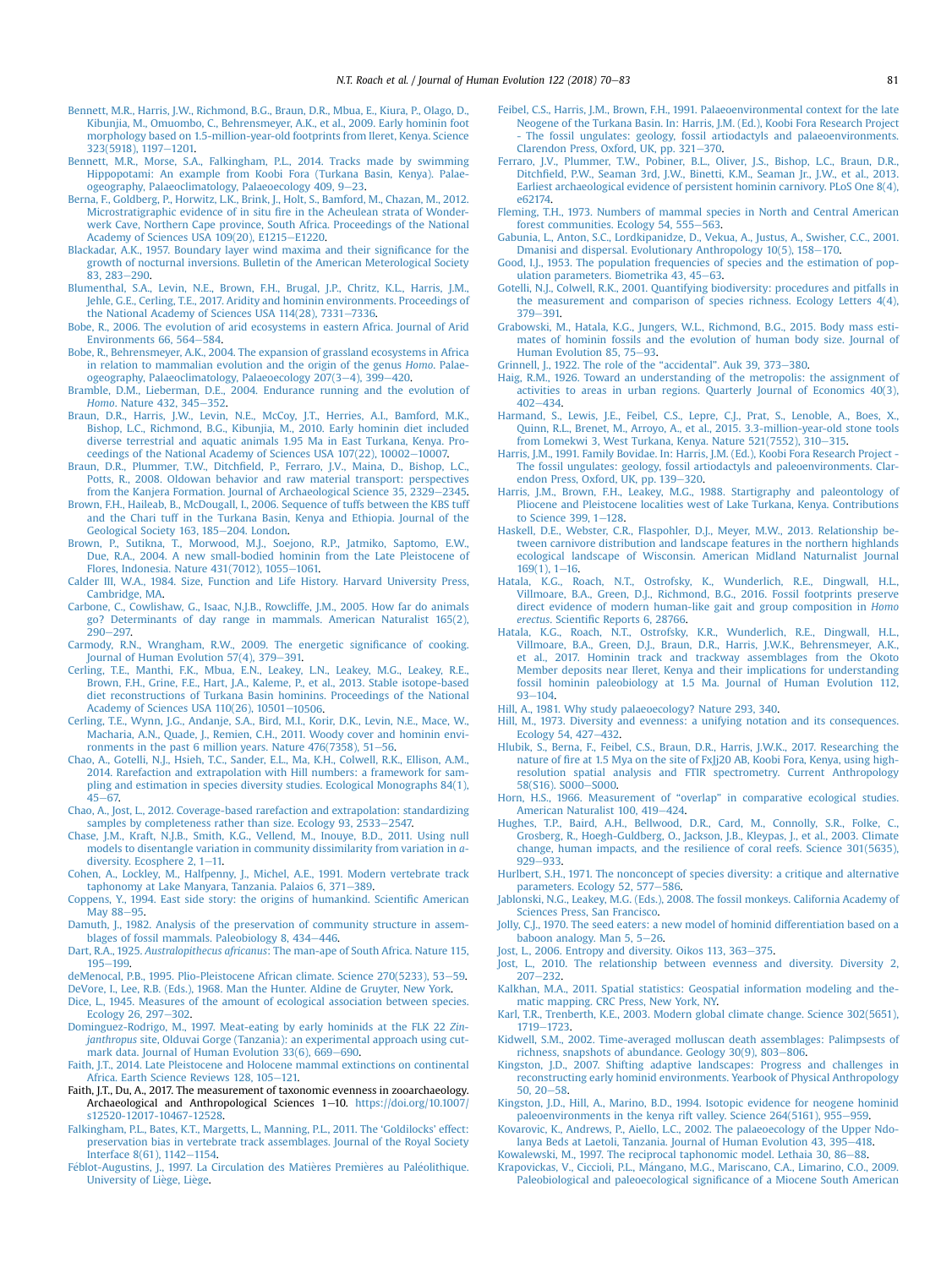<span id="page-12-0"></span>ichnofauna in anastomosed fl[uvial deposits. Palaeogeography, Palae](http://refhub.elsevier.com/S0047-2484(18)30148-9/sref77)[oclimatology, Palaeoecology 284, 129](http://refhub.elsevier.com/S0047-2484(18)30148-9/sref77)-[152.](http://refhub.elsevier.com/S0047-2484(18)30148-9/sref77)

- [Laird, M.F., Vogel, E.R., Pontzer, H., 2016. Chewing ef](http://refhub.elsevier.com/S0047-2484(18)30148-9/sref78)ficiency and occlusal functional morphology in modern humans. Journal of Human Evolution 93,  $1-11$ .
- [Le Gros Clark, W.E., 1955. The fossil evidence for human evolution: An introduction](http://refhub.elsevier.com/S0047-2484(18)30148-9/sref79) [to the study of paleoanthropology. University of Chicago Press, Chicago](http://refhub.elsevier.com/S0047-2484(18)30148-9/sref79).
- [Leakey, L.S., Tobias, P.V., Napier, J.R., 1964. A new species of the genus](http://refhub.elsevier.com/S0047-2484(18)30148-9/sref80) Homo from [Olduvai Gorge. Nature 202, 7](http://refhub.elsevier.com/S0047-2484(18)30148-9/sref80)-[9](http://refhub.elsevier.com/S0047-2484(18)30148-9/sref80).
- [Leakey, M.G., Spoor, F., Brown, F.H., Gathogo, P.N., Kiarie, C., Leakey, L.N.,](http://refhub.elsevier.com/S0047-2484(18)30148-9/sref81) [McDougall, I., 2001. New hominin genus from eastern Africa shows diverse](http://refhub.elsevier.com/S0047-2484(18)30148-9/sref81) [middle Pliocene lineages. Nature 410\(6827\), 433](http://refhub.elsevier.com/S0047-2484(18)30148-9/sref81)-[440](http://refhub.elsevier.com/S0047-2484(18)30148-9/sref81).
- [Levin, N.E., 2015. Environment and climate of early human evolution. Annual Re](http://refhub.elsevier.com/S0047-2484(18)30148-9/sref82)[view of Earth and Planetary Sciences 43, 405](http://refhub.elsevier.com/S0047-2484(18)30148-9/sref82)-[429.](http://refhub.elsevier.com/S0047-2484(18)30148-9/sref82)
- [Lewis, M.E., Werdelin, L., 2007. Patterns of change in the Plio-Pleistocene carivorans](http://refhub.elsevier.com/S0047-2484(18)30148-9/sref83) [of eastern Africa: implications for hominin evolution. In: Bobe, R.,](http://refhub.elsevier.com/S0047-2484(18)30148-9/sref83) [Alemseged, Z., Behrensmeyer, A.K. \(Eds.\), Hominin environments in the East](http://refhub.elsevier.com/S0047-2484(18)30148-9/sref83) [African Pliocene: An assessment of the faunal evidence. Springer Verlag, Lon](http://refhub.elsevier.com/S0047-2484(18)30148-9/sref83)don, UK, pp.  $77-105$ .
- [Lieberman, D.E., 2013. The Story of the Human Body: Evolution, Health and Disease.](http://refhub.elsevier.com/S0047-2484(18)30148-9/sref84) [Pantheon Press, New York.](http://refhub.elsevier.com/S0047-2484(18)30148-9/sref84)
- [Lieberman, D.E., 2015. Human locomotion and heat loss: an evolutionary](http://refhub.elsevier.com/S0047-2484(18)30148-9/sref85) [perspective. Comprehensive Physiology 5\(1\), 99](http://refhub.elsevier.com/S0047-2484(18)30148-9/sref85)-[117.](http://refhub.elsevier.com/S0047-2484(18)30148-9/sref85)
- [Lordkipanidze, D., Jashashvili, T., Vekua, A., Ponce de Leon, M.S., Zollikofer, C.P.,](http://refhub.elsevier.com/S0047-2484(18)30148-9/sref86) [Rightmire, G.P., Pontzer, H., Ferring, R., Oms, O., Tappen, M., et al., 2007. Post](http://refhub.elsevier.com/S0047-2484(18)30148-9/sref86)cranial evidence from early Homo [from Dmanisi, Georgia. Nature 449\(7160\),](http://refhub.elsevier.com/S0047-2484(18)30148-9/sref86)  $305 - 310$  $305 - 310$
- [Lordkipanidze, D., Ponce de Leon, M.S., Margvelashvili, A., Rak, Y., Rightmire, G.P.,](http://refhub.elsevier.com/S0047-2484(18)30148-9/sref87) [Vekua, A., Zollikofer, C.P., 2013. A complete skull from Dmanisi, Georgia, and the](http://refhub.elsevier.com/S0047-2484(18)30148-9/sref87) [evolutionary biology of early](http://refhub.elsevier.com/S0047-2484(18)30148-9/sref87) Homo. Science 342(6156), 326-[331.](http://refhub.elsevier.com/S0047-2484(18)30148-9/sref87)
- [Lyons, S.K., Amatangelo, K.L., Behrensmeyer, A.K., Bercovici, A., Blois, J.L., Davis, M.,](http://refhub.elsevier.com/S0047-2484(18)30148-9/sref88) [DiMichele, W.A., Du, A., Eronen, J.T., Faith, J.T., et al., 2016. Holocene shifts in the](http://refhub.elsevier.com/S0047-2484(18)30148-9/sref88) [assembly of plant and animal communities implicate human impacts. Nature](http://refhub.elsevier.com/S0047-2484(18)30148-9/sref88) [529\(7584\), 80](http://refhub.elsevier.com/S0047-2484(18)30148-9/sref88)-[83](http://refhub.elsevier.com/S0047-2484(18)30148-9/sref88).
- [MacArthur, R.H., 1965. Patterns of species diversity. Biological Reviews 40, 510](http://refhub.elsevier.com/S0047-2484(18)30148-9/sref89)-[533](http://refhub.elsevier.com/S0047-2484(18)30148-9/sref89).
- [Magurran, A.E., 2004. Measuring Biological Diversity. Blackwell, Malden, MA](http://refhub.elsevier.com/S0047-2484(18)30148-9/sref90). [Magurran, A.E., Henderson, P.A., 2003. Explaining the excess of rare species in](http://refhub.elsevier.com/S0047-2484(18)30148-9/sref91)
- [natural species abundance distributions. Nature 422\(6933\), 714](http://refhub.elsevier.com/S0047-2484(18)30148-9/sref91)-[716](http://refhub.elsevier.com/S0047-2484(18)30148-9/sref91). [Martin, A.P., Palumbi, S.R., 1993. Body size, metabolic rate, generation time, and the](http://refhub.elsevier.com/S0047-2484(18)30148-9/sref92)
- [molecular clock. Proceedings of the National Academy of Sciences USA 90\(9\),](http://refhub.elsevier.com/S0047-2484(18)30148-9/sref92) [4087](http://refhub.elsevier.com/S0047-2484(18)30148-9/sref92)-4091
- [McDougall, I., Brown, F.H., 2006. Precise Ar40/Ar39 geochronology for the upper](http://refhub.elsevier.com/S0047-2484(18)30148-9/sref93) [Koobi Fora Formation, Turkana Basin, northern Kenya. Journal of the Geological](http://refhub.elsevier.com/S0047-2484(18)30148-9/sref93) [Society 163, 205](http://refhub.elsevier.com/S0047-2484(18)30148-9/sref93)-[220. London](http://refhub.elsevier.com/S0047-2484(18)30148-9/sref93).
- [McGill, B.J., 2003. Does Mother Nature really prefer rare species or are log-left](http://refhub.elsevier.com/S0047-2484(18)30148-9/sref94)[skewed SADs a sampling artefact. Ecology Letters 6, 766](http://refhub.elsevier.com/S0047-2484(18)30148-9/sref94)-[773.](http://refhub.elsevier.com/S0047-2484(18)30148-9/sref94)
- [McGill, B.J., Etienne, R.S., Gray, J.S., Alonso, D., Anderson, M.J., Benecha, H.K.,](http://refhub.elsevier.com/S0047-2484(18)30148-9/sref95) [Dornelas, M., Enquist, B.J., Green, J.L., He, F., et al., 2007. Species abundance](http://refhub.elsevier.com/S0047-2484(18)30148-9/sref95) [distributions: moving beyond single prediction theories to integration within](http://refhub.elsevier.com/S0047-2484(18)30148-9/sref95) [an ecological framework. Ecology Letters 10\(10\), 995](http://refhub.elsevier.com/S0047-2484(18)30148-9/sref95)-[1015.](http://refhub.elsevier.com/S0047-2484(18)30148-9/sref95)
- [McPherron, S.P., Alemseged, Z., Marean, C.W., Wynn, J.G., Reed, D., Geraads, D.,](http://refhub.elsevier.com/S0047-2484(18)30148-9/sref96) [Bobe, R., Bearat, H.A., 2010. Evidence for stone-tool-assisted consumption of](http://refhub.elsevier.com/S0047-2484(18)30148-9/sref96) [animal tissues before 3.39 million years ago at Dikika, Ethiopia. Nature](http://refhub.elsevier.com/S0047-2484(18)30148-9/sref96) [466\(7308\), 857](http://refhub.elsevier.com/S0047-2484(18)30148-9/sref96)-[860](http://refhub.elsevier.com/S0047-2484(18)30148-9/sref96).
- [Mellanby, K., 1942. Metabolic water and dessication. Nature 150, 21.](http://refhub.elsevier.com/S0047-2484(18)30148-9/sref97)
- [Merritt, S.R., 2016. Cut mark cluster geometry and equi](http://refhub.elsevier.com/S0047-2484(18)30148-9/sref98)finality in replicating Early [Stone Age butchery. International Journal of Osteoarchaeology 26\(4\), 585](http://refhub.elsevier.com/S0047-2484(18)30148-9/sref98)-[598](http://refhub.elsevier.com/S0047-2484(18)30148-9/sref98).
- [Milton, K., 1999. A Hypothesis to explain the role of meat-eating in human evolu](http://refhub.elsevier.com/S0047-2484(18)30148-9/sref99)tion. Evolutionary Anthropology  $8(1)$ ,  $11-21$ .
- [Organ, C., Nunn, C.L., Machanda, Z., Wrangham, R.W., 2011. Phylogenetic rate shifts](http://refhub.elsevier.com/S0047-2484(18)30148-9/sref100) [in feeding time during the evolution of](http://refhub.elsevier.com/S0047-2484(18)30148-9/sref100) Homo. Proceedings of the National [Academy of Sciences USA 108\(35\), 14555](http://refhub.elsevier.com/S0047-2484(18)30148-9/sref100)-[14559](http://refhub.elsevier.com/S0047-2484(18)30148-9/sref100).
- [Passey, B.H., Levin, N.E., Cerling, T.E., Brown, F.H., Eiler, J.M., 2010. High-temperature](http://refhub.elsevier.com/S0047-2484(18)30148-9/sref101) [environments of human evolution in East Africa based on bond ordering in](http://refhub.elsevier.com/S0047-2484(18)30148-9/sref101) [paleosol carbonates. Proceedings of the National Academy of Sciences USA](http://refhub.elsevier.com/S0047-2484(18)30148-9/sref101) [107\(25\), 11245](http://refhub.elsevier.com/S0047-2484(18)30148-9/sref101)-[11249.](http://refhub.elsevier.com/S0047-2484(18)30148-9/sref101)
- [Patterson, D.B., Braun, D.R., Behrensmeyer, A.K., Lehmann, S.B., Merritt, S.R.,](http://refhub.elsevier.com/S0047-2484(18)30148-9/sref102) [Reeves, J.S., Wood, B.A., Bobe, R., 2017. Landscape scale heterogeneity in the East](http://refhub.elsevier.com/S0047-2484(18)30148-9/sref102) [Turkana ecosystem during the Okote Member \(1.56-1.38 Ma\). Journal of Human](http://refhub.elsevier.com/S0047-2484(18)30148-9/sref102) Evolution  $112, 148 - 161$ .
- [Plummer, T., Bishop, L.C., 1994. Hominid paleoecology at Olduvai Gorge, Tanzania, as](http://refhub.elsevier.com/S0047-2484(18)30148-9/sref103) indicated by antelope remains. Journal of Human Evolution  $27, 47-75$ .
- [Pobiner, B.L., Rogers, M.J., Monahan, C.M., Harris, J.W.K., 2008. New evidence for](http://refhub.elsevier.com/S0047-2484(18)30148-9/sref104) [hominin carcass processing strategies at 1.5 Ma, Koobi Fora, Kenya. Journal of](http://refhub.elsevier.com/S0047-2484(18)30148-9/sref104) Human Evolution  $55(1)$ ,  $103-130$ .
- [Pontzer, H., 2012. Ecological energetics in early](http://refhub.elsevier.com/S0047-2484(18)30148-9/sref105) Homo. Current Anthropology 53(S6), [S346](http://refhub.elsevier.com/S0047-2484(18)30148-9/sref105)-[S358](http://refhub.elsevier.com/S0047-2484(18)30148-9/sref105).
- [Pontzer, H., Brown, M.H., Raichlen, D.A., Dunsworth, H., Hare, B., Walker, K., Luke, A.,](http://refhub.elsevier.com/S0047-2484(18)30148-9/sref106) [Dugas, L.R., Durazo-Arvizu, R., Schoeller, D., et al., 2016. Metabolic acceleration](http://refhub.elsevier.com/S0047-2484(18)30148-9/sref106) [and the evolution of human brain size and life history. Nature 533\(7603\),](http://refhub.elsevier.com/S0047-2484(18)30148-9/sref106) [390](http://refhub.elsevier.com/S0047-2484(18)30148-9/sref106)-[392.](http://refhub.elsevier.com/S0047-2484(18)30148-9/sref106)
- [Pontzer, H., Rolian, C., Rightmire, G.P., Jashashvili, T., de Leon, M.S.P.,](http://refhub.elsevier.com/S0047-2484(18)30148-9/sref107) [Lordkipanidze, D., Zollikofer, C.P.E., 2010. Locomotor anatomy and biomechanics](http://refhub.elsevier.com/S0047-2484(18)30148-9/sref107) of the Dmanisi hominins. Journal of Human Evolution  $58(6)$ ,  $492-504$ .
- [Potts, R., 1998a. Environmental hypotheses of hominin evolution. American Journal](http://refhub.elsevier.com/S0047-2484(18)30148-9/sref108) [of Physical Anthropology S27, 93](http://refhub.elsevier.com/S0047-2484(18)30148-9/sref108)-[136.](http://refhub.elsevier.com/S0047-2484(18)30148-9/sref108)
- [Potts, R., 1998b. Variability Selection in Hominid Evolution. Evolutionary Anthro](http://refhub.elsevier.com/S0047-2484(18)30148-9/sref109)[pology 81](http://refhub.elsevier.com/S0047-2484(18)30148-9/sref109)-[96](http://refhub.elsevier.com/S0047-2484(18)30148-9/sref109).
- [Potts, R., Behrensmeyer, A.K., Deino, A., Ditch](http://refhub.elsevier.com/S0047-2484(18)30148-9/sref110)field, P., Clark, J., 2004. Small mid-[Pleistocene hominin associated with East African Acheulean technology. Sci](http://refhub.elsevier.com/S0047-2484(18)30148-9/sref110)[ence 305\(5680\), 75](http://refhub.elsevier.com/S0047-2484(18)30148-9/sref110)-[78](http://refhub.elsevier.com/S0047-2484(18)30148-9/sref110).
- [Preston, F.W., 1960. Time and space and the variation of species. Ecology 41\(4\),](http://refhub.elsevier.com/S0047-2484(18)30148-9/sref111)  $612 - 627$  $612 - 627$ .
- R Core Team, 2013. R; A language and environment for statistical computing. R Foundation for Statistical Computing, Vienna, Austria. [http://www.R-project.](http://www.R-project.org/) [org/](http://www.R-project.org/).
- [Redfern, J.V., Grant, R., Biggs, H., Getz, W.M., 2003. Surface-water constraints on](http://refhub.elsevier.com/S0047-2484(18)30148-9/sref113) [herbivore foraging in the Kruger National Park, South Africa. Ecology 84\(8\),](http://refhub.elsevier.com/S0047-2484(18)30148-9/sref113) [2092](http://refhub.elsevier.com/S0047-2484(18)30148-9/sref113)-[2107.](http://refhub.elsevier.com/S0047-2484(18)30148-9/sref113)
- [Reed, K.E., 1998. Using large mammal communities to examine ecological and](http://refhub.elsevier.com/S0047-2484(18)30148-9/sref114) [taxonomic structure and predict vegetation in extant and extinct assemblages.](http://refhub.elsevier.com/S0047-2484(18)30148-9/sref114) [Paleobiology 24, 384](http://refhub.elsevier.com/S0047-2484(18)30148-9/sref114)-[408.](http://refhub.elsevier.com/S0047-2484(18)30148-9/sref114)
- [Reeves, J.S., Braun, D.R., Douglass, M., Hlubik, S., Du, A., Patterson, D., Harris, J.W.K.,](http://refhub.elsevier.com/S0047-2484(18)30148-9/sref115) [2016. Landscape-scale patterning in hominin behavior in the Okote member at](http://refhub.elsevier.com/S0047-2484(18)30148-9/sref115) [East Turkana, Northern Kenya: Pairing behavioral and paleoecological data.](http://refhub.elsevier.com/S0047-2484(18)30148-9/sref115) [Paleoanthropology Society Annual Meeting. Atlanta, GA PaleoAnthropology](http://refhub.elsevier.com/S0047-2484(18)30148-9/sref115)  $A1 - A34$  $A1 - A34$
- [Roach, N.T., 2012. The biomechanics and evolution of high-speed throwing. Harvard](http://refhub.elsevier.com/S0047-2484(18)30148-9/sref116) [University, Cambridge, MA](http://refhub.elsevier.com/S0047-2484(18)30148-9/sref116).
- [Roach, N.T., Hatala, K.G., Ostrofsky, K.R., Villmoare, B., Reeves, J.S., Du, A., Braun, D.R.,](http://refhub.elsevier.com/S0047-2484(18)30148-9/sref117) [Harris, J.W., Behrensmeyer, A.K., Richmond, B.G., 2016. Pleistocene footprints](http://refhub.elsevier.com/S0047-2484(18)30148-9/sref117) [show intensive use of lake margin habitats by](http://refhub.elsevier.com/S0047-2484(18)30148-9/sref117) Homo erectus groups. Scientific [Reports 6, 26374.](http://refhub.elsevier.com/S0047-2484(18)30148-9/sref117)
- [Roach, N.T., Venkadesan, M., Rainbow, M.J., Lieberman, D.E., 2013. Elastic energy](http://refhub.elsevier.com/S0047-2484(18)30148-9/sref118) [storage in the shoulder and the evolution of high-speed throwing in](http://refhub.elsevier.com/S0047-2484(18)30148-9/sref118) Homo. [Nature 498\(7455\), 483](http://refhub.elsevier.com/S0047-2484(18)30148-9/sref118)-[486](http://refhub.elsevier.com/S0047-2484(18)30148-9/sref118).
- [Robinson, J.T., 1954. Prehominid dentition and hominid evolution. In:](http://refhub.elsevier.com/S0047-2484(18)30148-9/sref119) [Howells, W.W. \(Ed.\), Ideas on Human Evolution \(Selected Essays 1949-1961\).](http://refhub.elsevier.com/S0047-2484(18)30148-9/sref119) [Harvard University Press, Cambridge, MA, pp. 257](http://refhub.elsevier.com/S0047-2484(18)30148-9/sref119)-[267.](http://refhub.elsevier.com/S0047-2484(18)30148-9/sref119)
- [Rosenzweig, M.L., 1995. Species diversity in space and time. Cambridge University](http://refhub.elsevier.com/S0047-2484(18)30148-9/sref120) [Press, New York, NY](http://refhub.elsevier.com/S0047-2484(18)30148-9/sref120).
- [Ruff, C.B., Trinkaus, E., Holliday, T.W., 1997. Body mass and encephalization in](http://refhub.elsevier.com/S0047-2484(18)30148-9/sref121) Pleistocene Homo[. Nature 387\(6629\), 173](http://refhub.elsevier.com/S0047-2484(18)30148-9/sref121)-[176](http://refhub.elsevier.com/S0047-2484(18)30148-9/sref121).
- [Sanders, H.L., 1968. Marine benthic diversity: a comparative study. American](http://refhub.elsevier.com/S0047-2484(18)30148-9/sref122) [Naturalist 102, 243](http://refhub.elsevier.com/S0047-2484(18)30148-9/sref122)-[282](http://refhub.elsevier.com/S0047-2484(18)30148-9/sref122).
- [Shipman, P., Walker, A., 1989. The costs of becoming a predator. Journal of Human](http://refhub.elsevier.com/S0047-2484(18)30148-9/sref123) [Evolution 18, 373](http://refhub.elsevier.com/S0047-2484(18)30148-9/sref123)-[392](http://refhub.elsevier.com/S0047-2484(18)30148-9/sref123).
- [Simberloff, D., 1972. Properties of the rarefaction diversity measurement. American](http://refhub.elsevier.com/S0047-2484(18)30148-9/sref124) [Naturalist 106, 414](http://refhub.elsevier.com/S0047-2484(18)30148-9/sref124)-[418.](http://refhub.elsevier.com/S0047-2484(18)30148-9/sref124)
- [Sorensen, T.A., 1948. A method of establishing groups of equal amplitude in plant](http://refhub.elsevier.com/S0047-2484(18)30148-9/sref125) [sociology based on similarity of species content, and its application to analyses](http://refhub.elsevier.com/S0047-2484(18)30148-9/sref125) [of the vegetation on Danish commons. Kongelige Danske Videnskabernes Sel](http://refhub.elsevier.com/S0047-2484(18)30148-9/sref125)[skab Biologiske Skrifter 5, 1](http://refhub.elsevier.com/S0047-2484(18)30148-9/sref125)-[34](http://refhub.elsevier.com/S0047-2484(18)30148-9/sref125).
- [Speakman, J.R., 2005. Body size, energy metabolism and lifespan. Journal of](http://refhub.elsevier.com/S0047-2484(18)30148-9/sref126) [Experimental Biology 208\(Pt 9\), 1717](http://refhub.elsevier.com/S0047-2484(18)30148-9/sref126)-[1730.](http://refhub.elsevier.com/S0047-2484(18)30148-9/sref126)
- [Spoor, F., Leakey, M.G., Gathogo, P.N., Brown, F.H., Anton, S.C., McDougall, I.,](http://refhub.elsevier.com/S0047-2484(18)30148-9/sref127) [Kiarie, C., Manthi, F.K., Leakey, L.N., 2007. Implications of new early](http://refhub.elsevier.com/S0047-2484(18)30148-9/sref127) Homo fossils [from Ileret, east of Lake Turkana, Kenya. Nature 448\(7154\), 688](http://refhub.elsevier.com/S0047-2484(18)30148-9/sref127)-[691.](http://refhub.elsevier.com/S0047-2484(18)30148-9/sref127)
- [Stanford, C.B., Bunn, H.T., 1999. Meat eating and hominid evolution. Current An](http://refhub.elsevier.com/S0047-2484(18)30148-9/sref128)[thropology 40\(5\), 726](http://refhub.elsevier.com/S0047-2484(18)30148-9/sref128)-[728.](http://refhub.elsevier.com/S0047-2484(18)30148-9/sref128)
- [Stanford, C.B., Bunn, H.T. \(Eds.\), 2001. Meat eating and human evolution. Oxford](http://refhub.elsevier.com/S0047-2484(18)30148-9/sref129) [University Press, New York.](http://refhub.elsevier.com/S0047-2484(18)30148-9/sref129)
- [Stout, D., Quade, J., Semaw, S., Rogers, M.J., Levin, N.E., 2005. Raw material selec](http://refhub.elsevier.com/S0047-2484(18)30148-9/sref130)[tivity of the earliest stone toolmakers at Gona, Afar, Ethiopia. Journal of Human](http://refhub.elsevier.com/S0047-2484(18)30148-9/sref130) Evolution  $48(4)$ ,  $365-380$ .
- [Thrash, I., Theron, G.K., Bothma, J.D., 1995. Dry season herbivore densities around](http://refhub.elsevier.com/S0047-2484(18)30148-9/sref131) [drinking troughs in the Kruger National Park. Journal of Arid Environments](http://refhub.elsevier.com/S0047-2484(18)30148-9/sref131) [29\(2\), 213](http://refhub.elsevier.com/S0047-2484(18)30148-9/sref131)-[219](http://refhub.elsevier.com/S0047-2484(18)30148-9/sref131)
- [Tomasovych, A., Kidwell, S.M., 2010a. The effects of temporal resolution on species](http://refhub.elsevier.com/S0047-2484(18)30148-9/sref132) [turnover and on testing metacommunity models. American Naturalist 175\(5\),](http://refhub.elsevier.com/S0047-2484(18)30148-9/sref132) [587](http://refhub.elsevier.com/S0047-2484(18)30148-9/sref132)-[606](http://refhub.elsevier.com/S0047-2484(18)30148-9/sref132).
- [Tomasovych, A., Kidwell, S.M., 2010b. Effects of temporal scaling on species](http://refhub.elsevier.com/S0047-2484(18)30148-9/sref133) [composition, diversity and rank abundance distributions in benthic assem](http://refhub.elsevier.com/S0047-2484(18)30148-9/sref133)[blages. Paleobiology 36, 672](http://refhub.elsevier.com/S0047-2484(18)30148-9/sref133)-[695](http://refhub.elsevier.com/S0047-2484(18)30148-9/sref133).
- [Trauth, M.H., Maslin, M.A., Deino, A., Strecker, M.R., 2005. Late Cenozoic moisture](http://refhub.elsevier.com/S0047-2484(18)30148-9/sref134) [history of East Africa. Science 309, 2051](http://refhub.elsevier.com/S0047-2484(18)30148-9/sref134)-[2053.](http://refhub.elsevier.com/S0047-2484(18)30148-9/sref134)
- [Valeix, M., Loveridge, A.J., Davidson, Z., Madzikanda, H., Fritz, H., Macdonald, D.W.,](http://refhub.elsevier.com/S0047-2484(18)30148-9/sref135) 2010. How key habitat features infl[uence large terrestrial carnivore move](http://refhub.elsevier.com/S0047-2484(18)30148-9/sref135)[ments: waterholes and African lions in a semi-arid savanna of north-western](http://refhub.elsevier.com/S0047-2484(18)30148-9/sref135) [Zimbabwe. Landscape Ecology 25\(3\), 337](http://refhub.elsevier.com/S0047-2484(18)30148-9/sref135)-[351.](http://refhub.elsevier.com/S0047-2484(18)30148-9/sref135)
- [Van Couvering, J.A.H., 1980. Community evolution in East Africa during the late](http://refhub.elsevier.com/S0047-2484(18)30148-9/sref136) [Cenozoic. In: Behrensmeyer, A.K., Hill, A. \(Eds.\), Fossils in the making: Vertebrate](http://refhub.elsevier.com/S0047-2484(18)30148-9/sref136) [taphonomy and paleoecology. University of Chicago Press, Chicago, pp. 272](http://refhub.elsevier.com/S0047-2484(18)30148-9/sref136)-[298](http://refhub.elsevier.com/S0047-2484(18)30148-9/sref136).
- [Vorosmarty, C.J., Green, P., Salisbury, J., Lammers, R.B., 2000. Global water resources:](http://refhub.elsevier.com/S0047-2484(18)30148-9/sref137) [vulnerability from climate change and population growth. Science 289\(5477\),](http://refhub.elsevier.com/S0047-2484(18)30148-9/sref137) [284](http://refhub.elsevier.com/S0047-2484(18)30148-9/sref137)-[288.](http://refhub.elsevier.com/S0047-2484(18)30148-9/sref137)
- [Vrba, E., 1988. Late Pliocene climatic events and hominid evolution. In: Grine, F.E.](http://refhub.elsevier.com/S0047-2484(18)30148-9/sref138) [\(Ed.\), Evolutionary History of the](http://refhub.elsevier.com/S0047-2484(18)30148-9/sref138) "Robust" Australopithecines. Aldine, New [York, pp. 405](http://refhub.elsevier.com/S0047-2484(18)30148-9/sref138)-[426.](http://refhub.elsevier.com/S0047-2484(18)30148-9/sref138)
- [Walker, A., 1984. Extinction in hominid evolution. In: Nitecki, M.H. \(Ed.\), Extinc](http://refhub.elsevier.com/S0047-2484(18)30148-9/sref139)[tions. University of Chicago, Chicago, pp. 119](http://refhub.elsevier.com/S0047-2484(18)30148-9/sref139)-[152](http://refhub.elsevier.com/S0047-2484(18)30148-9/sref139).